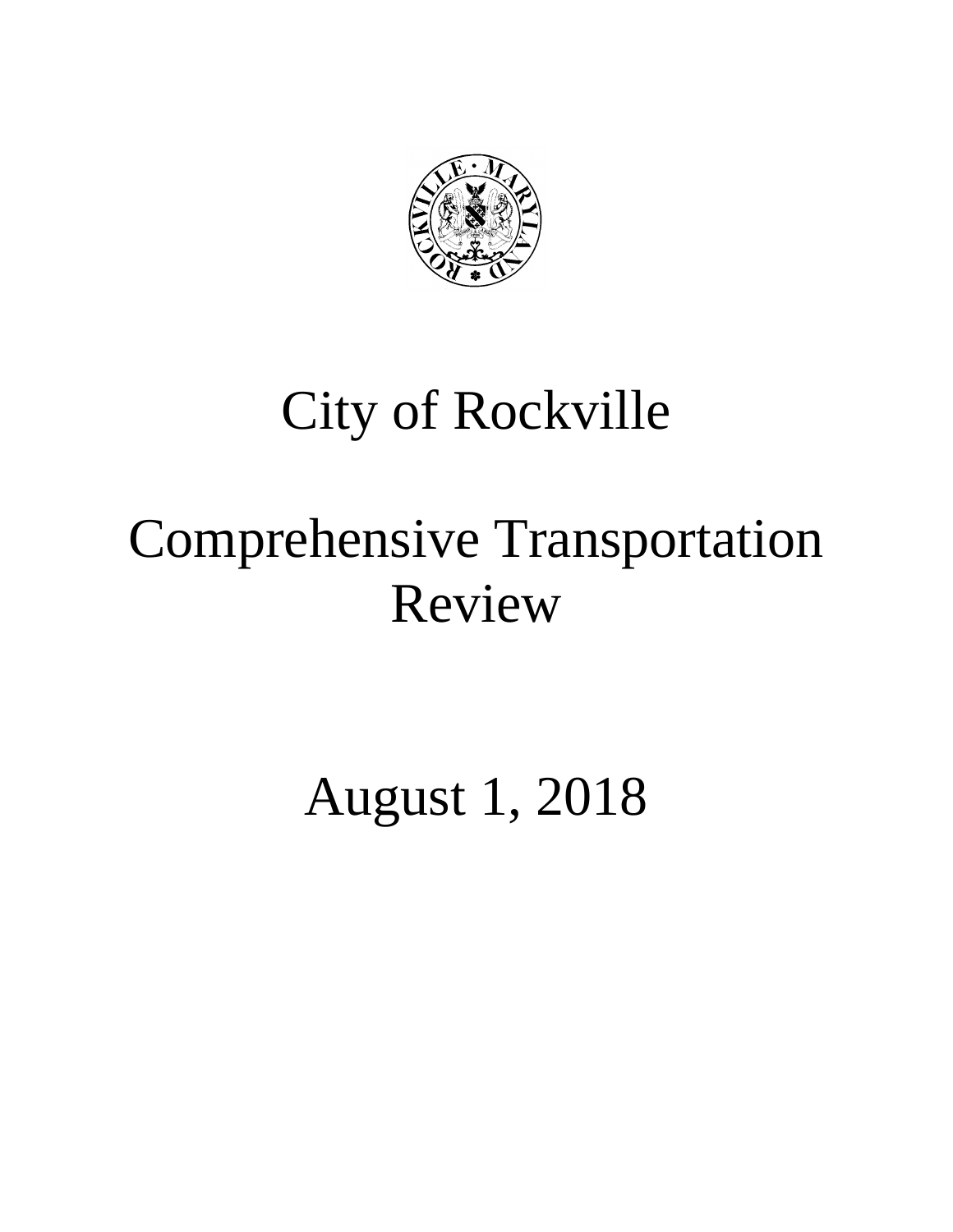| <b>Contents</b>                                                              | Page                |
|------------------------------------------------------------------------------|---------------------|
|                                                                              |                     |
| <b>Section A. Introduction</b>                                               | 3                   |
|                                                                              |                     |
| <b>Section B. Transportation Development Review Process</b>                  |                     |
| B1. Steps in the Comprehensive Transportation Review                         | $\overline{4}$      |
| <b>B2. Special Cases</b>                                                     | 5                   |
|                                                                              |                     |
| <b>Section C. The Transportation Report</b>                                  |                     |
| C1. Introduction                                                             | 7                   |
| C2. Multimodal Analysis                                                      | 7                   |
| C3. Existing Conditions                                                      | 7                   |
| C4. Background Conditions                                                    | 8                   |
| C5. Trip Generation                                                          | 9                   |
| C6. Trip Distribution and Assignment                                         | 9                   |
| C7. Trip Reduction                                                           | 10                  |
| C8. Intersection Capacity Analysis                                           | 10                  |
| C9. Other Studies                                                            | 11                  |
| C10. Proposed On-Site Transportation                                         | 11                  |
| C11. Mitigation Requirements                                                 | 13                  |
| C12. Attachments                                                             | 16                  |
|                                                                              |                     |
| <b>Appendix</b>                                                              |                     |
| Appendix A: Summary of Comprehensive Transportation Review                   | 17                  |
| Appendix B: Scoping Intake Form                                              | 18                  |
| Appendix C: Map of Transit Oriented Areas                                    | 19                  |
| Appendix D: TDM: Trip Reduction Program Strategies                           | 20                  |
| Appendix E: Intersection Capacity Analysis—Critical Lane Volume (CLV) Method | 23                  |
| Appendix F: Site Access Summary                                              | 27                  |
|                                                                              |                     |
| <b>Tables</b>                                                                |                     |
| Table 1: Relevant Standards                                                  | 3<br>$\overline{7}$ |
| Table 2: Determining the Transportation Study Area                           |                     |
| Table 3: Mitigation Requirements                                             | 13                  |
| Table 4: Intersection Impact Thresholds for Non-TOAs                         | 14                  |
| Table 5: Intersection Impact Thresholds for TOAs                             | 14                  |
| Table 6: General Traffic Impact                                              | 15                  |

## **Table of Contents**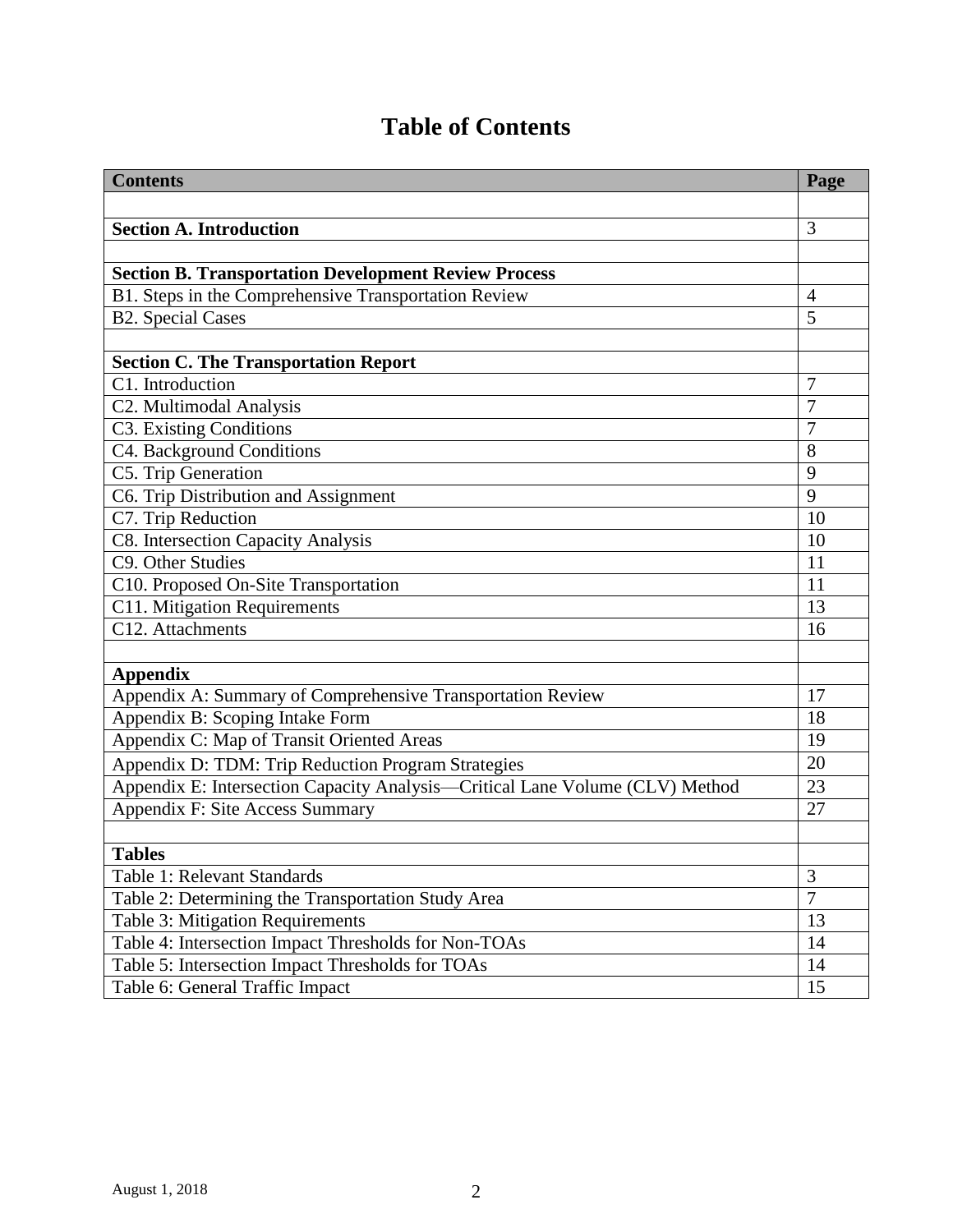### **Section A Introduction**

On October 4, 2004, Rockville's Mayor and Council adopted the Comprehensive Transportation Review (CTR). This policy applies to new development or redevelopment applications filed on or after September 29, 2004. The CTR lists the transportation requirements for all new development applications. One of the main objectives of these requirements is to ensure that development in Rockville addresses the needs of all transportation users – transit users, motorists, pedestrians, and bicyclists, to the extent appropriate for the land use. In order to meet this objective, the CTR requires developers to provide a Transportation Report that assesses multimodal impacts to a site and requires mitigation measures to alleviate impacts to the transportation system as a result of the new development. Appendix A provides a summary of all CTR requirements.

Because the CTR evaluates the overall transportation system from a comprehensive, multimodal perspective, it is fundamentally linked to the goals in City plans and policies. Transportation goals set forth in the City Master Plan form the basis for the methodology, standards, and impact thresholds outlined in the requirements. Development applicants shall comply with the requirements of the CTR and the standards listed in Table 1 as well as other relevant policies as adopted.

| <b>Table 1: Relevant Standards</b>                                                                                                                                                                                                                                                                                                                                                      |                                                                                                                                                                                         |                                                                                                                                                                                                                                                                                                                                                                                                                                                             |  |  |  |
|-----------------------------------------------------------------------------------------------------------------------------------------------------------------------------------------------------------------------------------------------------------------------------------------------------------------------------------------------------------------------------------------|-----------------------------------------------------------------------------------------------------------------------------------------------------------------------------------------|-------------------------------------------------------------------------------------------------------------------------------------------------------------------------------------------------------------------------------------------------------------------------------------------------------------------------------------------------------------------------------------------------------------------------------------------------------------|--|--|--|
| <b>City</b>                                                                                                                                                                                                                                                                                                                                                                             | <b>County</b>                                                                                                                                                                           | <b>Federal</b>                                                                                                                                                                                                                                                                                                                                                                                                                                              |  |  |  |
| • Adequate Public Facilities<br>Ordinance (APFO)<br>• Bicycle Master Plan<br>• Complete Streets Policy<br>• Comprehensive Master<br>Plan<br>• Guidelines for<br>Neighborhood Traffic<br>Management<br>• Neighborhood Plans<br>• Pedestrian Policies<br>• Sidewalk Prioritization<br>Policy<br>• Standards and Details for<br>Construction<br>• Streetlight Policy<br>• Zoning Ordinance | <b>Montgomery County</b><br>Local Area<br><b>Transportation Review</b><br>(LATR)<br><b>Montgomery County</b><br>$\bullet$<br>Policy Area Mobility<br><b>Review Guidelines</b><br>(PAMR) | • Uniform Federal Accessibility<br><b>Standards</b><br>• Leadership in Energy and<br>Environmental Design (LEED)<br><b>Certification System</b><br>• Manual on Uniform Traffic<br>Control Devices (MUTCD)<br>The Institute of Transportation<br>$\bullet$<br>Engineers (ITE) Urban Street<br>Geometric Design Handbook<br><b>American Association of State</b><br>$\bullet$<br><b>Highway and Transportation</b><br><b>Officials Guidelines</b><br>(AASHTO) |  |  |  |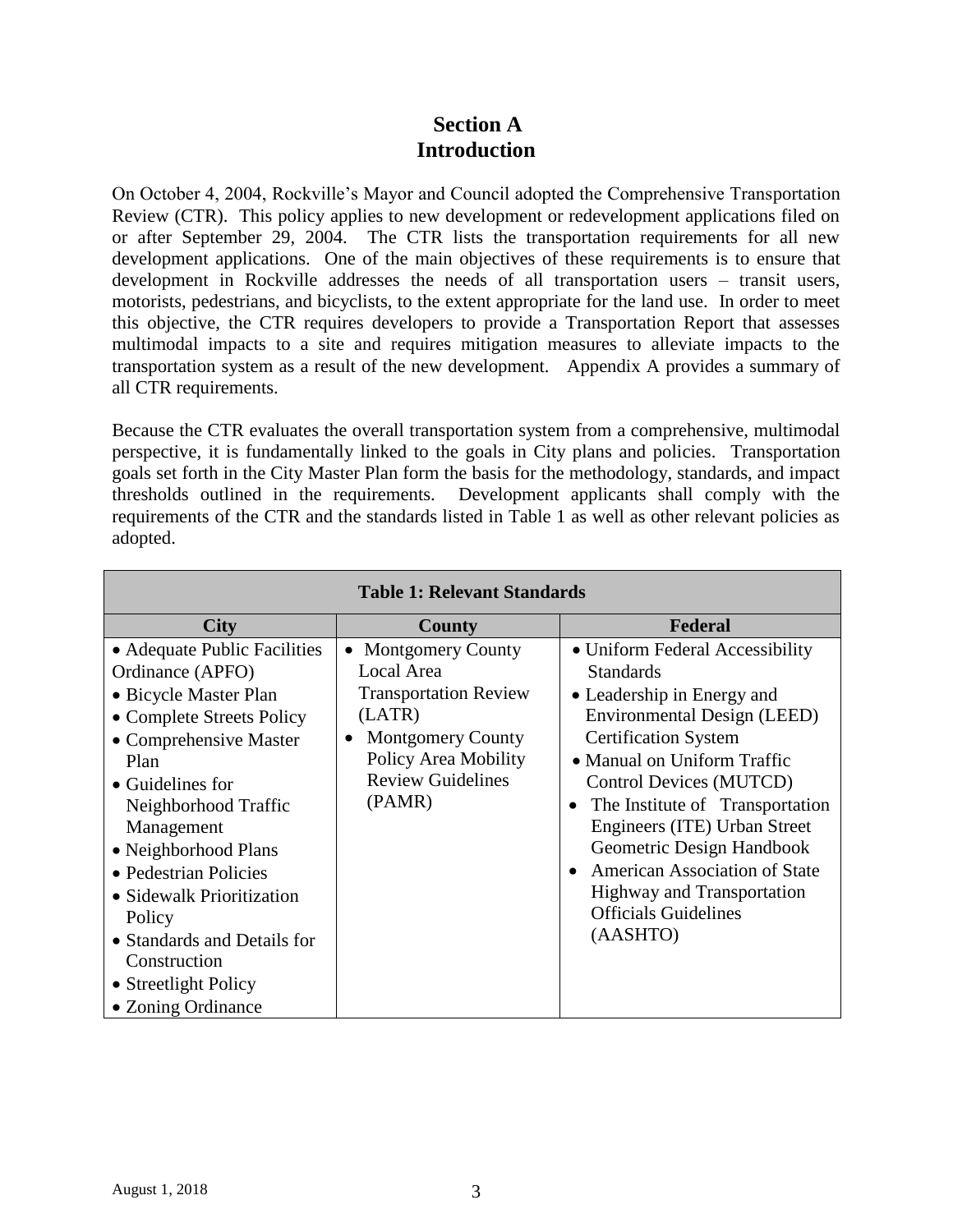## **Section B The Transportation Development Review Process**

#### **B1. Steps in the Transportation Development Review Process\***

| Step 1: | The applicant receives a Scoping Intake Form (Appendix B) and a copy of the CTR<br>from the Traffic and Transportation Division.                                                                                                                                                                                                                                                                                                                                                                                                                                                                                                                                                                                                                                                                            |
|---------|-------------------------------------------------------------------------------------------------------------------------------------------------------------------------------------------------------------------------------------------------------------------------------------------------------------------------------------------------------------------------------------------------------------------------------------------------------------------------------------------------------------------------------------------------------------------------------------------------------------------------------------------------------------------------------------------------------------------------------------------------------------------------------------------------------------|
| Step 2: | The applicant shall submit a Scoping Intake Form to the Traffic and Transportation<br>Division and the Planning Division. Staff will schedule a pre-application meeting<br>(PAM). All site plan, major site plan amendments, project plans, and special<br>exception development applications are required to hold a pre-application area<br>meeting with the community surrounding the proposed development to gain input<br>on the application. This meeting shall occur prior to submitting a final<br>development application and a Transportation Report.                                                                                                                                                                                                                                              |
| Step 3: | The Traffic and Transportation Division and the Planning Division will hold a pre-<br>application meeting, which all applicants must attend prior to preparing their<br>Transportation Report. At the pre-application meeting, staff and the applicant will<br>discuss the contents of the applicant's Transportation Report. If this discussion<br>does not occur at the pre-application meeting, or if the pre-application meeting was<br>not required, a separate meeting will be arranged.                                                                                                                                                                                                                                                                                                              |
| Step 4: | The Traffic and Transportation Division prepares a Scoping Agreement. This<br>agreement states the required contents of the Transportation Report.<br>If a development generates less than 30 trips, the report shall contain only an<br>introduction and proposed transportation features on site. If a development<br>generates 30 or more trips, (except for Montgomery County Public Schools<br>relocatable classrooms), all components of the Transportation Report are required.<br>Circumventing the threshold by submitting piecemeal development applications is<br>not permitted. If the applicant submits a new Site Plan Application, at the same<br>location, within a five-year period, the applicant will be required to include all trips<br>generated by both applications in a new study. |
| Step 5: | The Traffic and Transportation Commission may request a preliminary review<br>presentation from the applicant regardless of the number of trips generated by the<br>development.                                                                                                                                                                                                                                                                                                                                                                                                                                                                                                                                                                                                                            |
| Step 6: | The applicant provides all methodology and elements of the Transportation Report,<br>such as use of data, assumptions, vehicle and pedestrian trip generation, trip<br>distribution, and mode share to the Traffic and Transportation Division for<br>approval before the draft Transportation Report is submitted.                                                                                                                                                                                                                                                                                                                                                                                                                                                                                         |
| Step 7: | The applicant submits a Transportation Report to Traffic and Transportation<br>Division for review. The Transportation Report must be in accordance with the<br>Scoping Agreement.                                                                                                                                                                                                                                                                                                                                                                                                                                                                                                                                                                                                                          |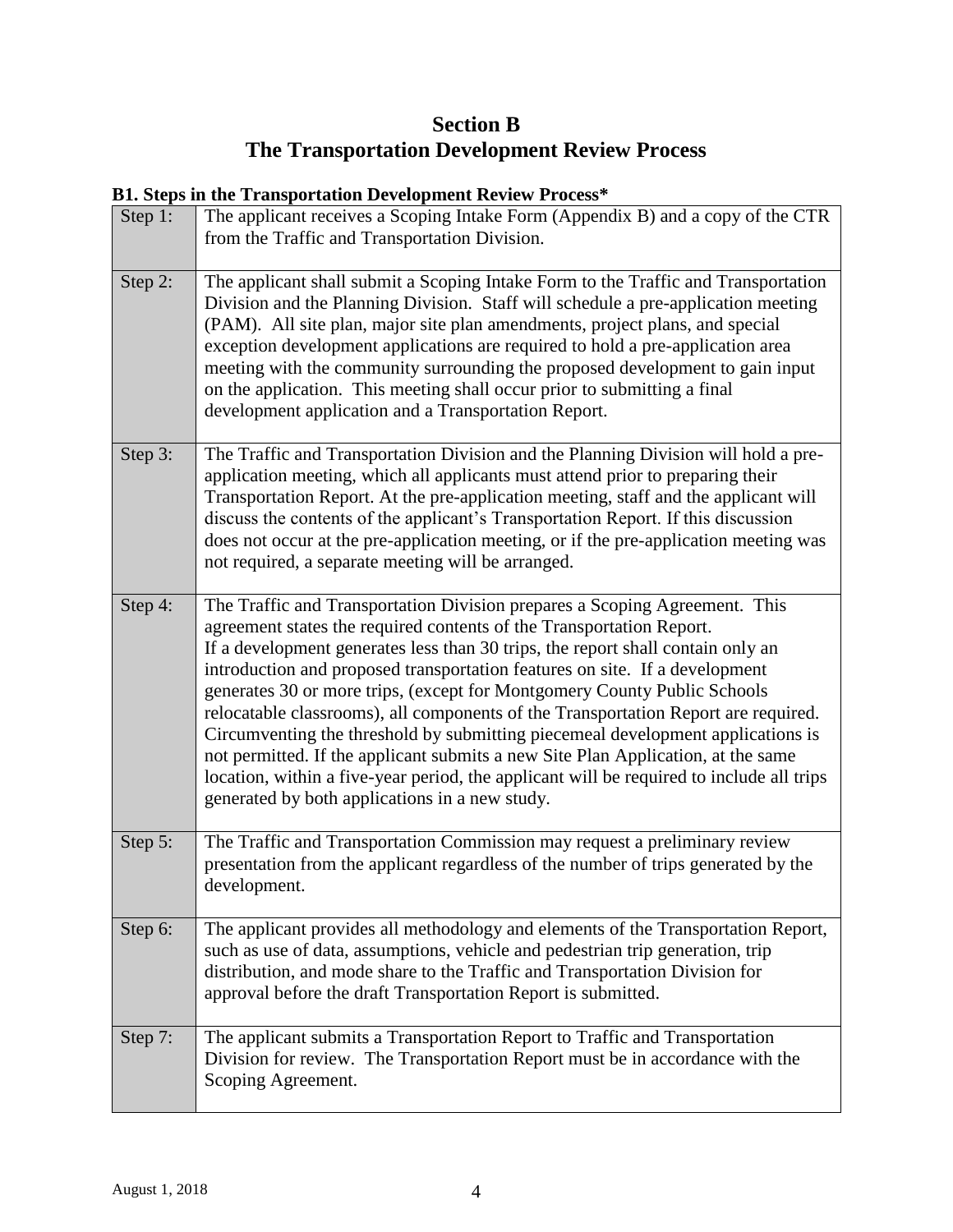| Step 8:  | The Traffic and Transportation Division reviews the Transportation Report for<br>compliance with the CTR and requests any necessary revisions from the applicant.                                                                                                                                                                                                                                                                                                                                                                                                                                                                                                                                                                                                                                                                                                                                                                                              |
|----------|----------------------------------------------------------------------------------------------------------------------------------------------------------------------------------------------------------------------------------------------------------------------------------------------------------------------------------------------------------------------------------------------------------------------------------------------------------------------------------------------------------------------------------------------------------------------------------------------------------------------------------------------------------------------------------------------------------------------------------------------------------------------------------------------------------------------------------------------------------------------------------------------------------------------------------------------------------------|
| Step 9:  | For developments that generate 125 or more total peak hour trips, a public meeting<br>shall be held. The purpose of the meeting will be to present development impacts<br>and solicit comments from the community and from the Traffic and Transportation<br>Commission. The applicant will be required to send written notice to announce the<br>meeting to homeowner and civic association leaders, with assistance from City<br>staff. This meeting will take place as part of the regularly scheduled Traffic and<br>Transportation Commission meetings. The Traffic and Transportation Commission<br>shall provide written comments to staff regarding the development application.<br>Staff will forward the comments to the approving body. If the timing of a<br>development application is such that a meeting would need to be convened prior to<br>the Traffic and Transportation Commission meeting, staff will send out special<br>notifications. |
| Step 10: | After incorporating any revisions, the applicant submits a completed Transportation<br>Report with the development application to the Traffic and Transportation Division<br>and the Planning Division. The applicant must pay a review fee and submit an<br>electronic and paper copy of the report. Revisions to the Transportation Report, if<br>necessary, must be submitted at least six weeks prior to the scheduled meeting date<br>of the approving body.                                                                                                                                                                                                                                                                                                                                                                                                                                                                                              |
| Step 11: | Following a final review of the Transportation Report, the Traffic and<br>Transportation Division will provide a memorandum to the Planning Division<br>summarizing the Division's recommendation regarding the development<br>application.                                                                                                                                                                                                                                                                                                                                                                                                                                                                                                                                                                                                                                                                                                                    |
| Step 12: | Approving body reviews and takes action on the development application.                                                                                                                                                                                                                                                                                                                                                                                                                                                                                                                                                                                                                                                                                                                                                                                                                                                                                        |
|          | $\mathbf{r} = \mathbf{r}$ and $\mathbf{r} = \mathbf{r}$<br>$\overline{11}$<br>$\mathbf{u}$<br>$\mathbf{1}$<br>$C1$ 1 $C2$                                                                                                                                                                                                                                                                                                                                                                                                                                                                                                                                                                                                                                                                                                                                                                                                                                      |

\* These steps apply only to projects, site plan applications, and amendments filed after the new CTR resolution is adopted (March 21, 2011). Applications filed before this date but after September 29, 2004 will follow the 2004 CTR version.

#### **B2. Special Cases/Amendments**

Once a Transportation Report is approved by the Traffic and Transportation Division, further Transportation Reports are not required except if one or more of the following conditions apply:

• As mentioned in step 4, submitting piecemeal development applications is not permitted, and therefore, new applications and amendments submitted for the same site, within a five-year period from most recent approval, will require a new study including all trips generated by both applications. The new application/amendment will follow the new CTR if filed after March 21, 2011. The new application shall mitigate thresholds as required by the CTR. If the mitigation is not feasible and the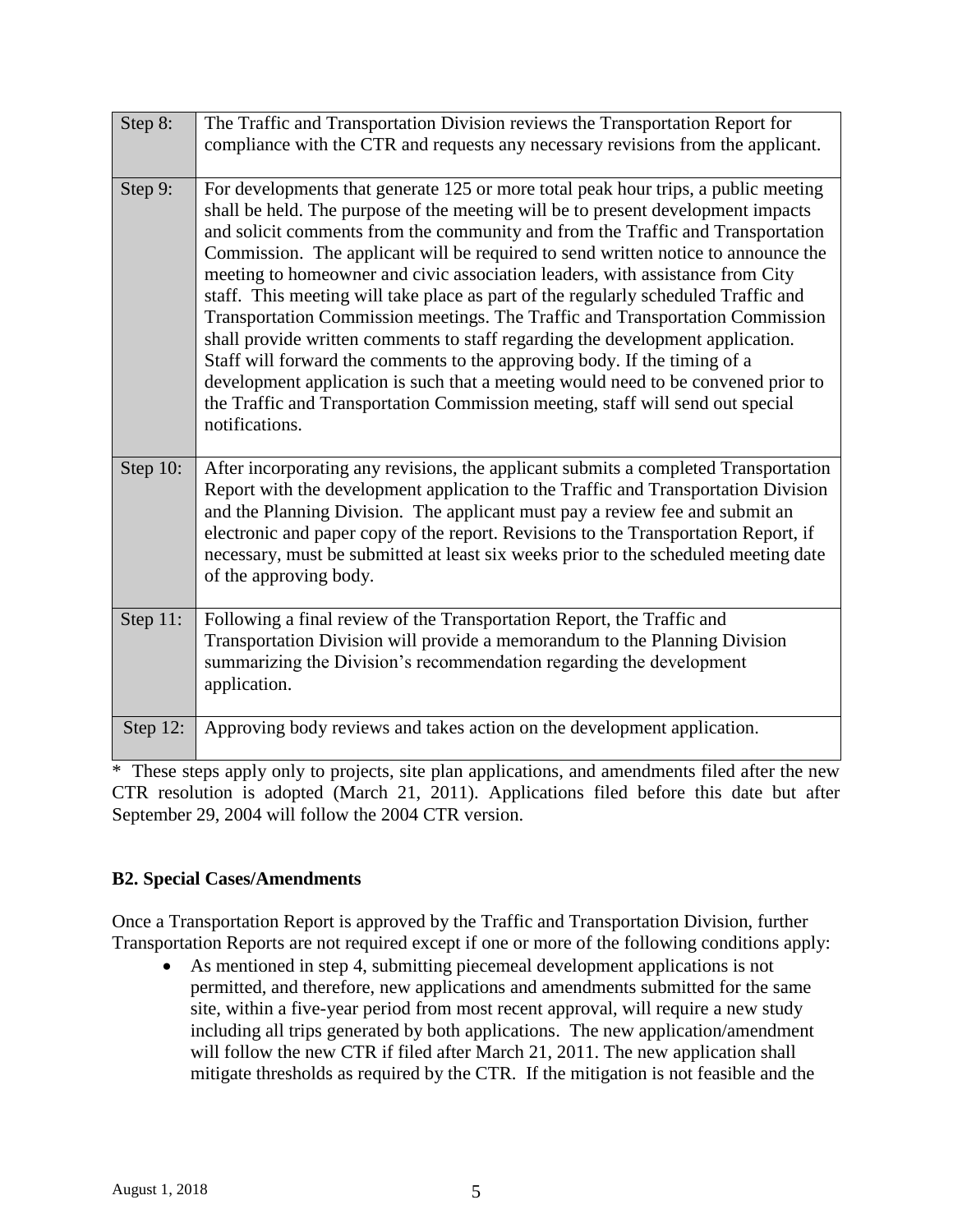application is denied, the applicant will be allowed to proceed with the original approval or up to the level of development not exceeding the thresholds.

• Other amendments for site plans, approved beyond the five-year period, will be treated as a new project and the applicant will follow the new CTR - if filed after March 21, 2011 - for the additional trips generated by the amendment.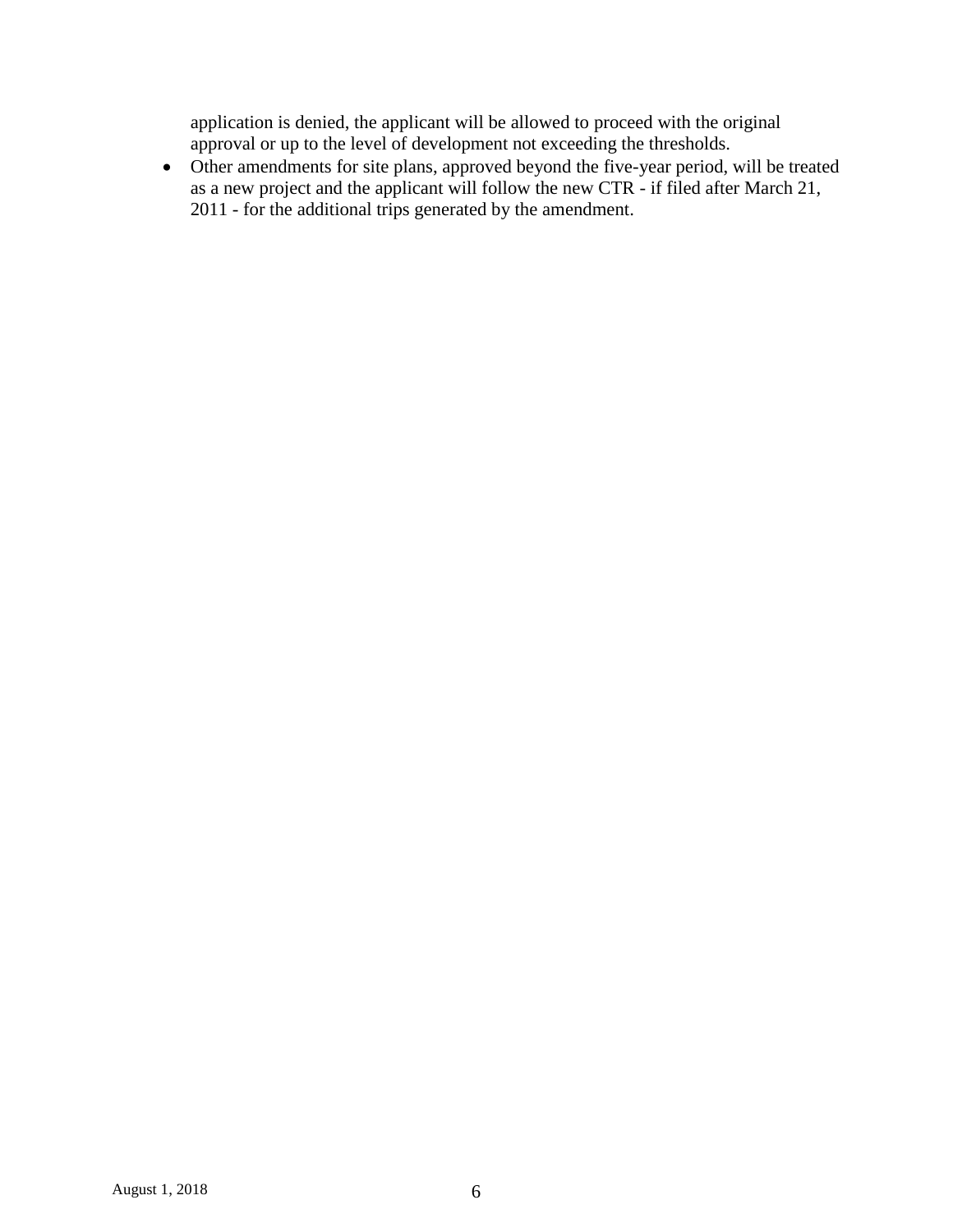## **Section C The Transportation Report**

This section describes the required contents of the Transportation Report. Applicants shall provide three copies of the Transportation Report, printed on 8-1/2 x 11 pages, five copies if county or state roads are impacted. All vehicle and pedestrian count data and Critical Lane Volume (CLV) analyses utilized in the report must be included in appendices.

#### **C1. Introduction**

The introduction of the Transportation Report should include the following:

- Map of the area
- Project phasing
- Existing land use
- Proposed land use
- Transit-oriented area (TOA) designation in the Scoping Agreement (Appendix C)
- Hours and description of employment and commercial activity, size of development, and number of units
- Figure in tabular format showing trip generation total with any reductions

#### **C2. Multimodal Analysis**

The report shall include the transportation study area. As shown in Table 2, the transportation study area is defined by new peak hour site trips (as defined under Section C5), before any trips reductions (See Section C7) are applied. The number of intersections to be analyzed may be adjusted based on development-specific features, the overall level of congestion, critical flow paths, the configuration of the roadway system, natural or man-made barriers, and the adjacent existing or proposed land uses. The transportation study area may not be limited to City boundaries.

| <b>Table 2: Determining the Transportation Study Area</b> |                          |                                   |  |  |
|-----------------------------------------------------------|--------------------------|-----------------------------------|--|--|
| New Peak Hour Site                                        | Minimum Number of        | Minimum Radius for Transportation |  |  |
| <b>Trips</b>                                              | Intersections to Analyze | Study Area                        |  |  |
| $30 - 124$                                                |                          | $.25$ mile                        |  |  |
| $125 - 349$                                               |                          | $.35$ mile                        |  |  |
| $350 - 699$                                               | 12                       | .45 mile                          |  |  |
| $700 +$                                                   |                          | .50 mile                          |  |  |

#### **C3. Existing Conditions**

The following existing conditions within the transportation study area should be included in the Transportation Report and shown in maps, figures, or tables: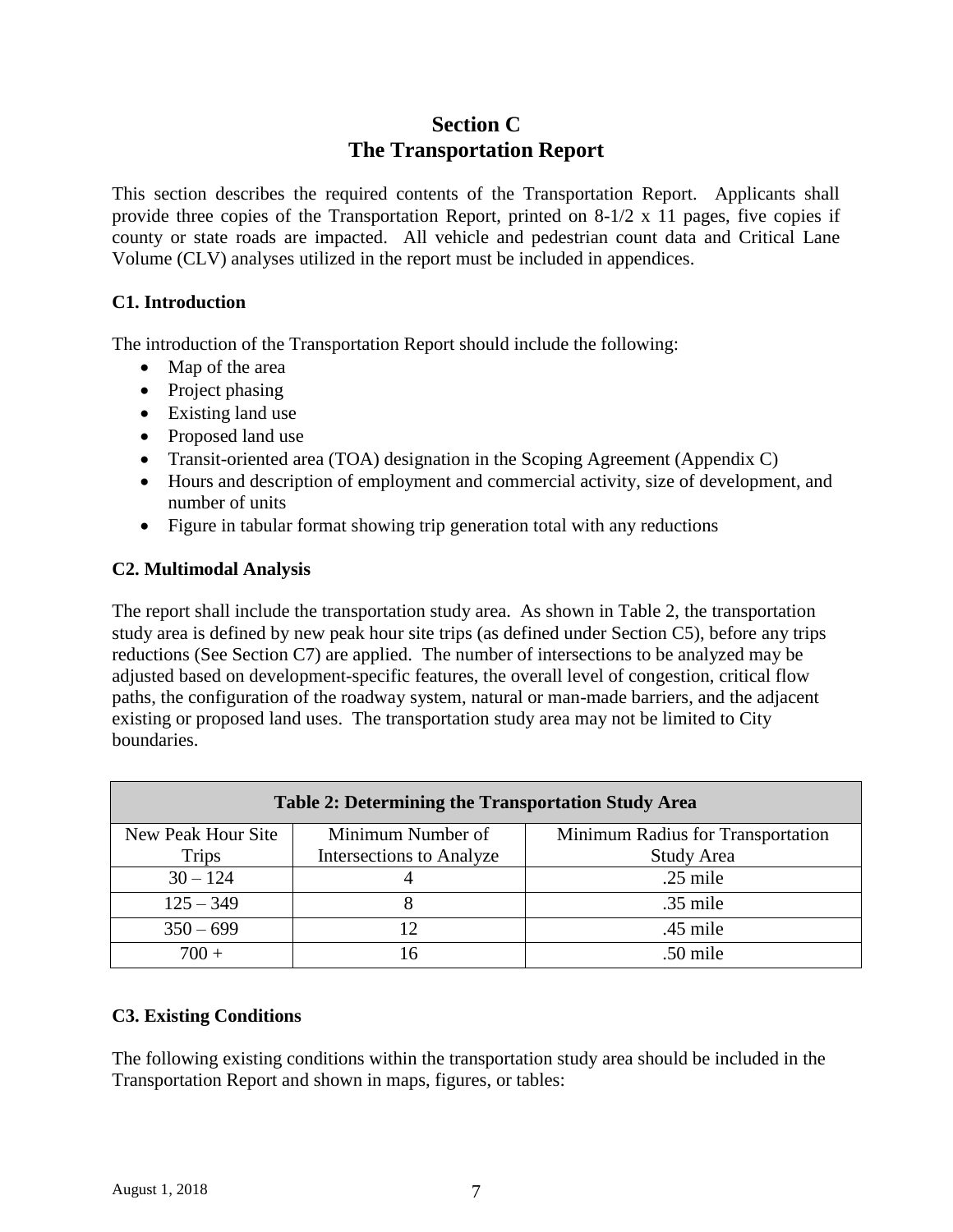- Size and location of land parcel within the city
- General terrain features
- Vehicle and pedestrian counts, including turning movement counts at identified intersections
- Roadway network, including ownership
- Existing peak hour traffic volumes at identified locations
- Existing peak hour turning movement counts at identified intersections
- Existing peak hour critical lane volume summary at identified intersections
- Number of phases and cycle length for the peak hour at identified signalized intersections
- Level of service at identified signalized intersections
- Existing sidewalks
- Missing sidewalks
- Curb ramps
- Street lights
- Signed-shared roadways
- Shared-use paths
- Bicycle lanes
- Results from city pedestrian inventories for all intersections in study area
- Pedestrian crossing times at identified signalized intersections
- Metro stations
- Bus hubs
- Bus and shuttle routes
- Bus and shuttle shelters
- Sidewalk connections to bus shelters/stops
- Amenities and technologies at bus shelters
- Bus and shuttle ridership volumes

The study area roadway network shall be presented in figures scaled appropriately to the size of the site. State and local roadway projects programmed and funded for completion at the time of development occupancy must be included. Lane configuration, types of intersection controls, median openings, irregular vertical and horizontal alignment, and location of access points if they have a direct effect on roadway capacity or traffic flow should be included.

Paper or electronic copies of vehicle and pedestrian counts, not more than one year old, or up to two years at the discretion of the Chief of Traffic and Transportation Division, should be provided for all roadways in the transportation study area. If the City does not have recent counts, the applicant shall conduct new counts. The City can request the applicant to fund the collection of counts to be performed by an independent contractor hired by the City. These counts cannot delay a project's review and approval for more than 15 business days.

#### **C4. Background Conditions**

The following background traffic conditions within the transportation study area should be included in the Transportation Report: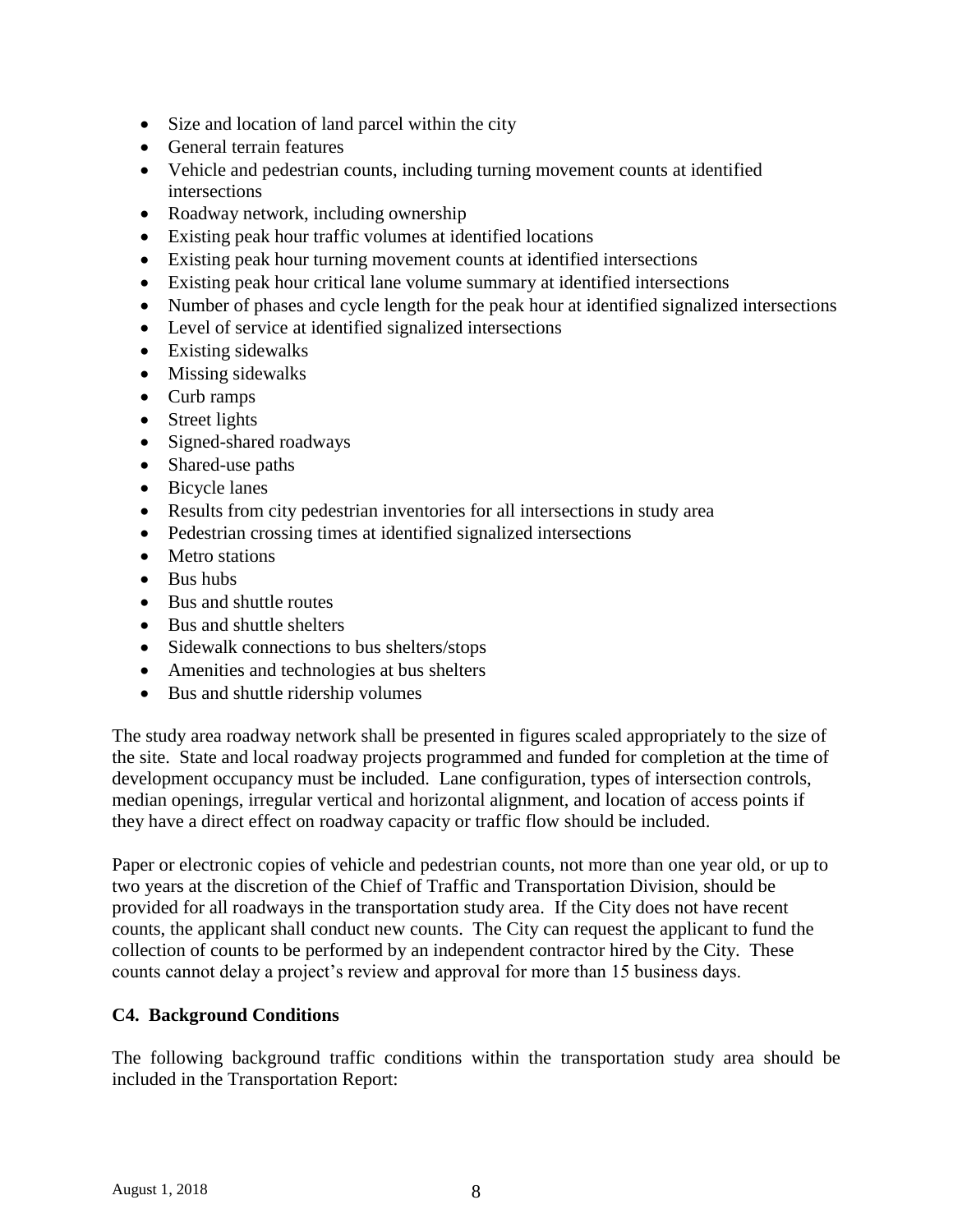- Description of approved development projects without occupancy permit and/or building permit
- Description of annual traffic growth generated solely by land uses outside the transportation study area (i.e., through traffic)
- Total peak hour traffic volumes and critical lane volume figures that include:
	- Approved development projects without occupancy permit and/or building permit
	- Traffic growth from land uses outside the transportation study area
	- Existing peak hour traffic volumes at identified intersections

Annual traffic growth may be calculated either through extrapolation techniques or the use of data obtained from area wide forecasting models. City staff may be able to provide data from previous Transportation Reports, data from area wide travel forecast models, and lists of approved development projects without occupancy permits and/or building permits. The applicant shall obtain lists of approved development projects without occupancy or building permits in Montgomery County and/or the City of Gaithersburg, as needed.

#### **C5. Trip Generation**

Trip generation determines the frequency of origins or destinations of trips in each zone by trip purpose, as a function of land uses and household demographics, and other socio-economic factors. The latest editions of the Maryland-National Capital Park and Planning Commission Local Area Transportation Review Guidelines and the Institute of Transportation Engineers trip generation tables will be used as the primary sources of trip generation factors for all land uses as described below. The new peak hour site trips include all the trips generated by the site under development. Credit for existing trips generated by existing occupants of the site will be provided based on the most recent use of the site.

When the peak hour of the generator occurs at a time differing from the peak hour of the adjacent street, site-generated traffic volumes will be computed separately for both the peak-hour of the generator and for the peak-hour of the adjacent street. When there are multiple options to determine the number of trips generated by the development (i.e., square footage, number of employees, number of students, etc.), the option with the highest number of trips should be used. If these options provide similar results, trip generation should be calculated by square footage. This computation of daily traffic generation should also be made and included in the applicant's report.

The Transportation Report should include tables and figures showing existing trips, background trips, site generation trips, and the total trips during peak hour.

#### **C6. Trip Distribution and Trip Assignment**

Trip distribution, or the number of trips going from each origin to each destination, should be determined using regional trip tables produced by the Maryland-National Capital Park and Planning Commission in the Local Area Transportation Review Guidelines. Site-generated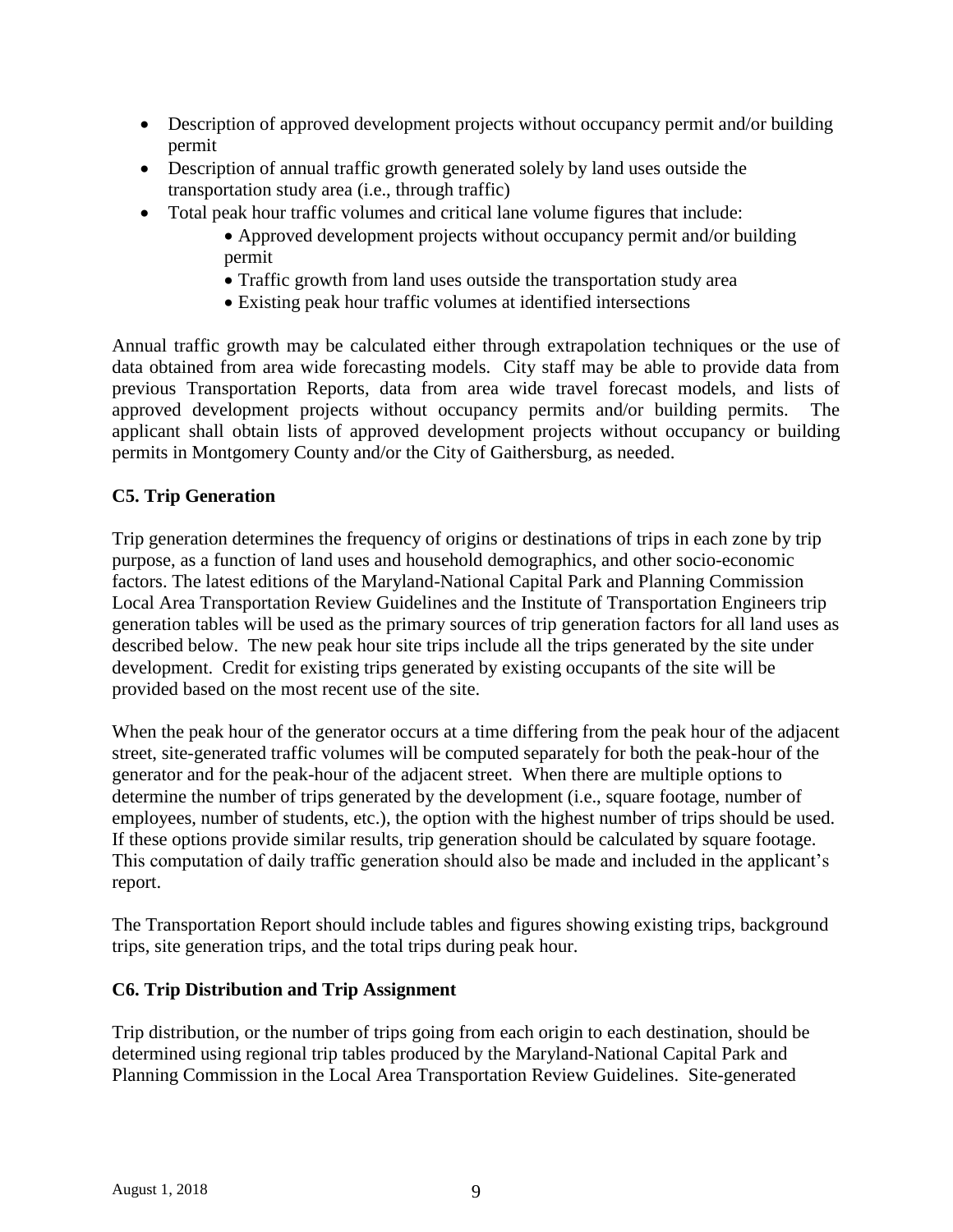traffic volumes should also be assigned to the roadway network within the transportation study area using these distribution factors.

Route assignment allocates trips between an origin and destination by a particular mode to a route. Trip assignments should initially be made using "shortest path" methods. Reassignment using multiple routings to balance traffic flows may be used. Figures showing daily and peak hour directional distribution within the transportation study area should be included in the Transportation Report.

#### **C7. Trip Reduction**

Some developments may be eligible for a pass-by, modal split, or mixed-use trip reduction. Reductions cannot be used when determining the transportation study area or the required components of the Transportation Report. The following are descriptions of the reductions:

- Pass-by reduction: Pass-by trips are those that would have otherwise traveled on a street adjacent to the development even if the development had not been constructed. For commercial retail development only, the applicant may make reasonable assumptions consistent with guidance provided by ITE.
- Mixed use reduction: Mixed use developments, as defined by the Zoning Ordinance, are eligible for a maximum 10 percent reduction in TOAs and a maximum 5 percent in non-TOAs.

To calculate the net new peak-hour site trips, subtract the pass-by trips, modal split (15%, only for TOAs) and the mixed-use reduction trips from the total peak-hour trips generated by the new site, after providing the credit for existing trips as described under section C5. The net new peak-hour site trips will be applied during the intersection capacity analysis described in the following section. It should be noted that with the exception of the pass-by trip reduction, the maximum potential trip reductions and credits, including Transportation Demand Management (TDM) credit through the Trip Reduction Tool if applicable (Appendix D), is 40 percent if the development is within a TOA and falls within 1/2 of a mile accessible walking distance from a metro station, 30 percent for a development within a TOA area that is greater than 1/2 mile but within 7/10 of a mile accessible walking distance from a metro station and 20% for non-TOAs.

#### **C8. Intersection Capacity Analysis**

The following intersection capacity analysis information within the transportation study area should be included in the Transportation Report:

- Figures showing level of service
- Description of lane configuration and number of signal phases
- Figures showing total peak hour critical lane volume summary
- Figures and tables showing peak hour critical lane volume comparison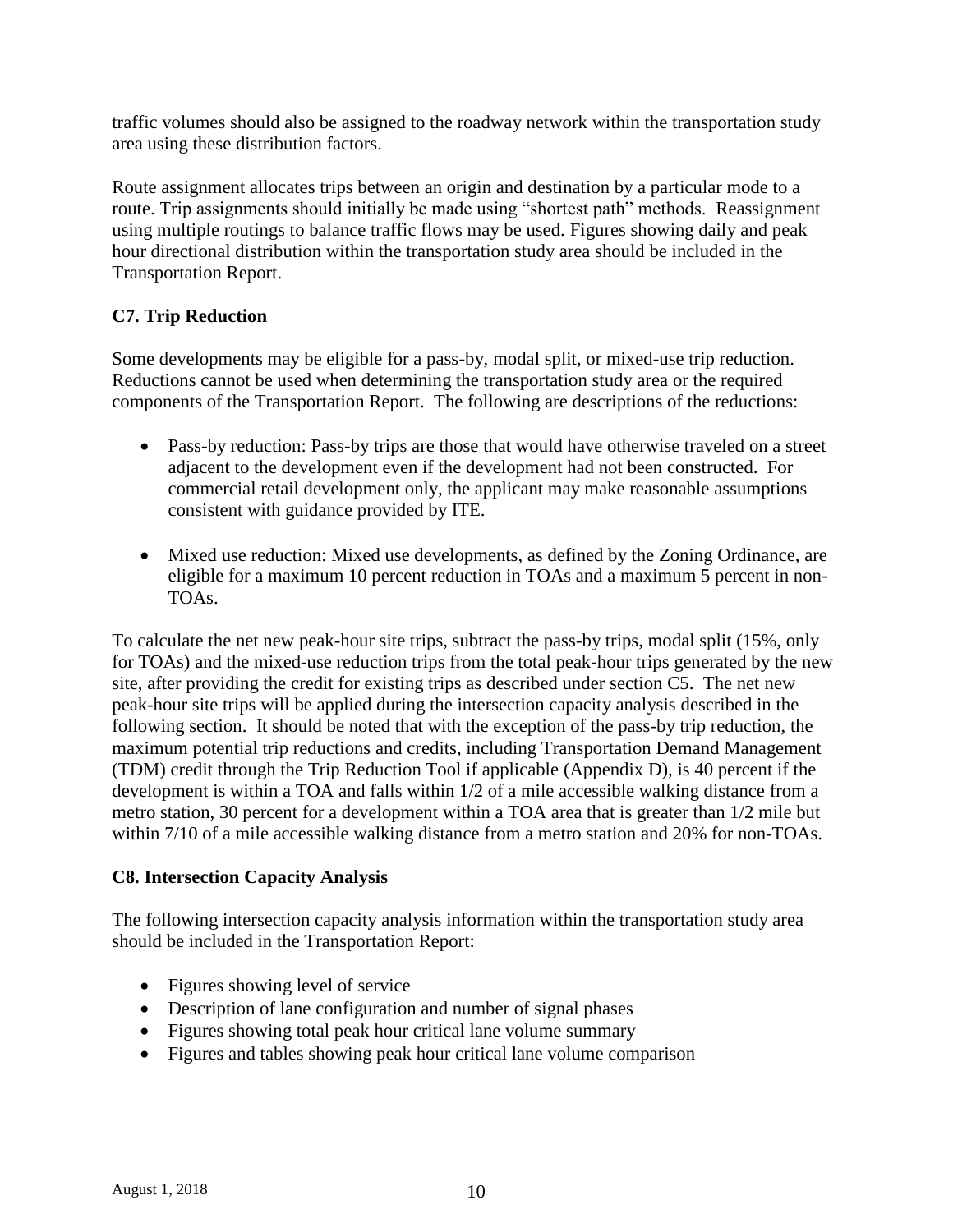In Rockville, system capacity is generally governed by the capacity of individual intersections. Levels of service must therefore be determined for all identified intersections in the transportation study area, using the critical lane analysis technique described further in Appendix E. The lane use factors used in the analysis are based on typical conditions. Application of critical lane analysis techniques generally requires professional assistance.

#### **C9. Other Studies**

The following studies within the transportation study area may also be required in the Transportation Report:

- Neighborhood impacts
- Average daily traffic
- Traffic calming
- Crashes
- Traffic signals
- Turning lanes
- Interchange capacities
- Vehicle classification study
- Pedestrian/bicycle safety study
- Impact on seniors and persons with disabilities, existing assisted living community, memory care facility, or residential facility with designated units for persons with physical or mental cognitive disabilities.
- Impact on users of metro stations, schools, and daycares.

The purpose of a traffic signal study will be to determine the need for a traffic signal at access points or other nearby non-signalized locations. This requires a 12-hour turning movement count or estimate for the forecast year including site-related traffic. At access points where a traffic signal already exists, the applicant will be responsible for determining all necessary modifications to the signal due to site-generated traffic so that it operates in a safe and efficient manner.

Exclusive turning lane studies may be necessary to determine the need and adequacy of turning lanes for handling forecasted traffic volumes. For signalized and unsignalized intersections, the length of left turn lane(s), in feet, not including taper, must equal or exceed the equivalent car length for the number of left turns per peak hour per lane, with a minimum turn lane length of 100 feet. The need for right turn lanes may also be reviewed.

#### **C10. Proposed On-Site Transportation**

The following is a list of the proposed on-site transportation features to be included in the Transportation Report:

• Discussion of and justification for planned site features that do not comply with city codes, standards, and policies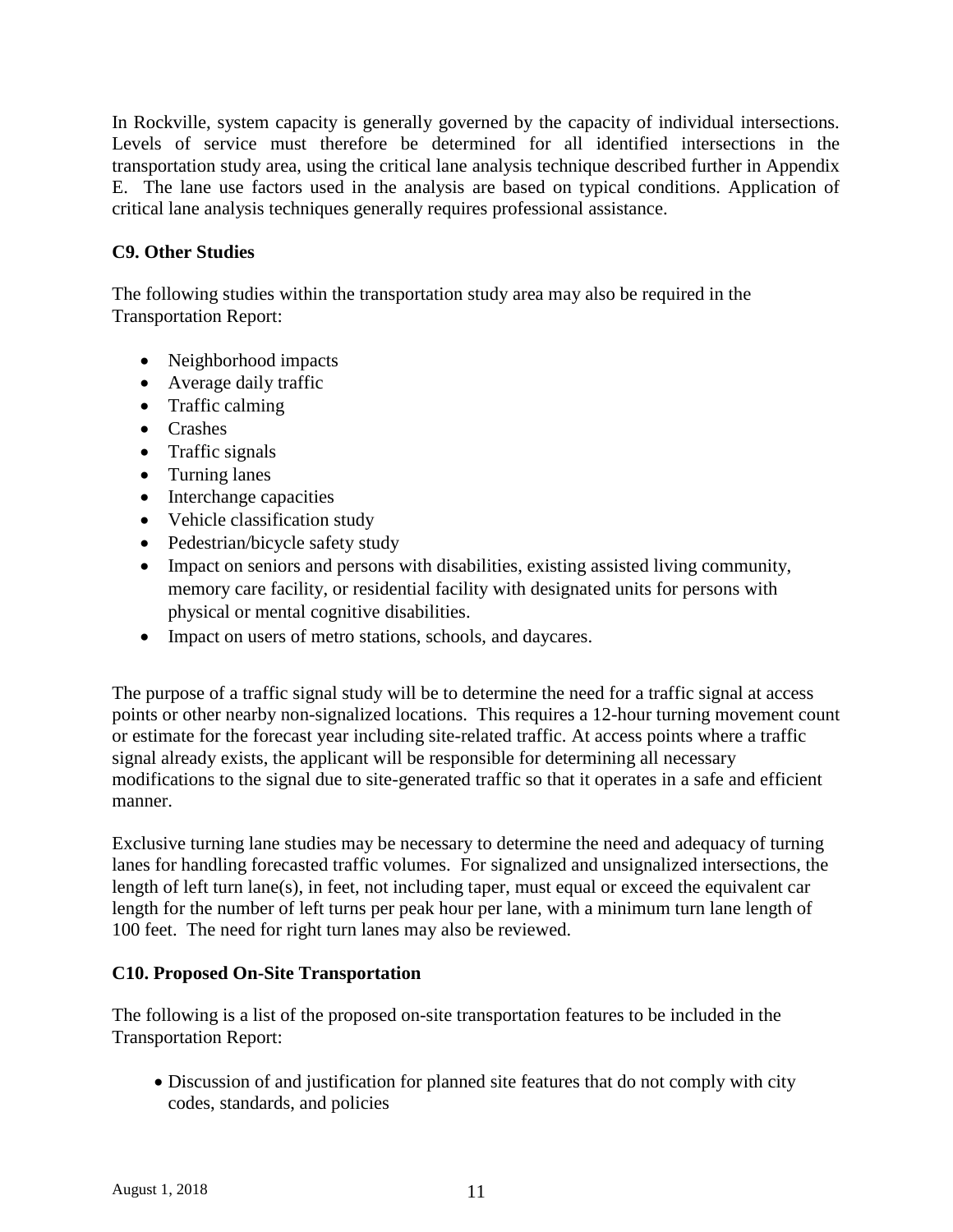- Hours of deliveries, pick-ups, and other services
- Number of driveways versus motorized access demand
- Accommodation and circulation plan for largest size vehicles that will access site
- Parking demand versus parking supply
- Internal and abutting roadways:
	- Ownership
	- Road classification
	- Average daily traffic (ADT) volumes
	- Traffic speeds
	- Speed limits
- Motorized and non-motorized access in and out of site and to abutting roadways, including plan view of both sides of roadways. City standards for site access are in Appendix F.
- Transit stations
- Bus stops easements are required for bus shelter facilities, if not within the public rightof-way
- Sidewalks sidewalks are required on all of the site's frontage(s)
- Bikeways bikeway facilities on the site's frontage(s) shall comply with the Bikeway Master Plan.
- Curb ramps
- Street lights
- Driveways:
	- Location and design
	- Proximity to entrances, intersections, and other driveways
	- Alignment with medians and driveways across the roadway
	- Traffic control
- Parking lot layout
- Carpool and vanpool spaces
- Long term and short-term bicycle parking spaces
- Location of light poles and illumination
- Fire lanes
- Loading/unloading of goods and persons
- Handicapped facilities
- Storage
- Dumpsters/refuse compactors
- Other service areas
- Truck maneuvering areas
- Signage and pavement markings
- Easements
- Right of way lines
- Landscape buffer areas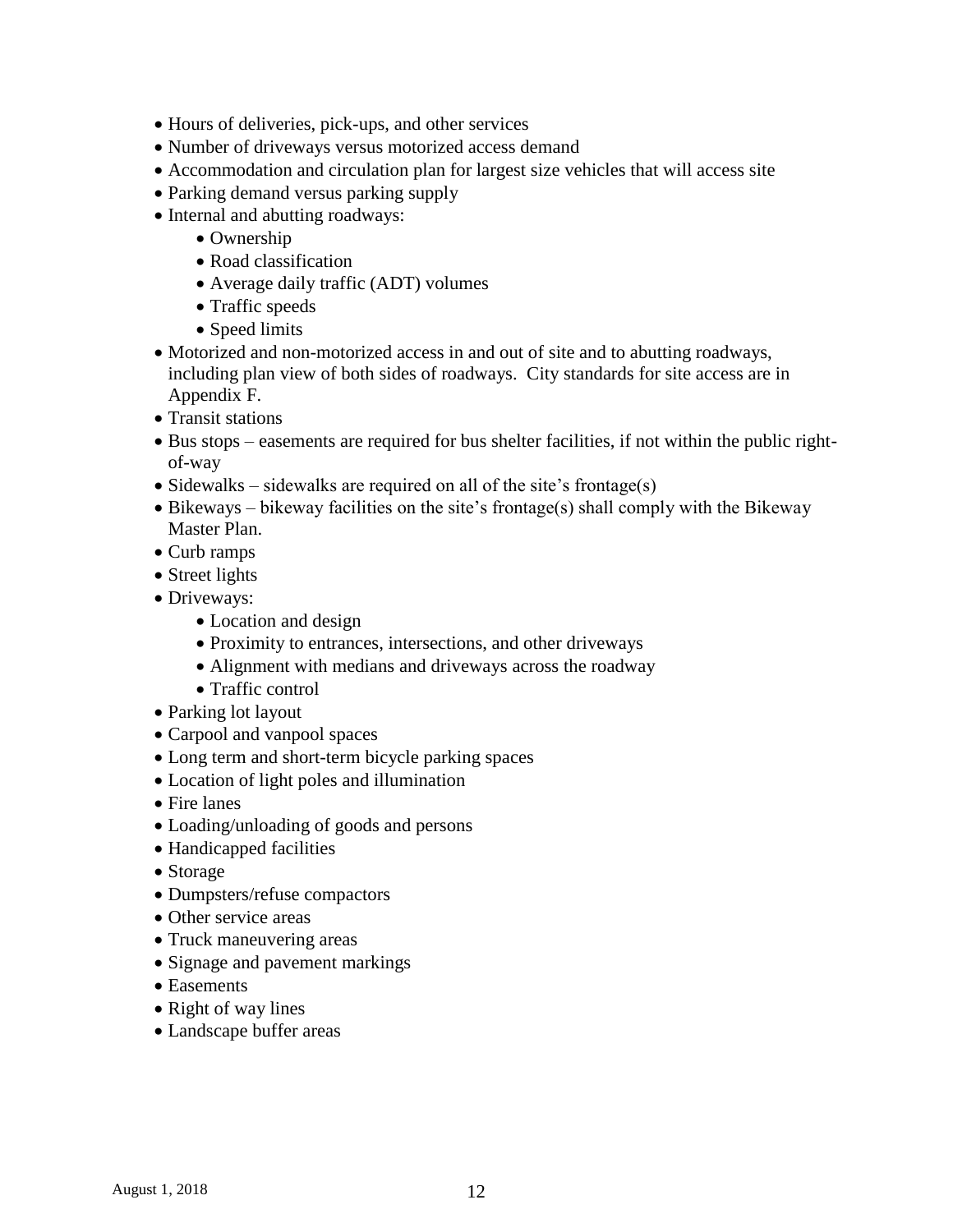#### **C11. Mitigation Requirements**

The report shall include the mitigation requirements that apply to the development. As shown in Table 3, mitigation requirements are determined by new peak hour site trips, before trip reductions have been applied. Fulfilling any of the requirements listed in Table 3 does not make an applicant eligible for Montgomery County Development Impact Tax credit.

#### *Transportation Improvement Fee*

Developments generating 30 or more trips are required to pay a Transportation Improvement Fee. The one-time fee is \$1.50 per square foot of gross floor area or \$900 per unit of multi-unit residential development. If the application is for a change of use of an existing square footage, the applicant will be exempt from the fee if it was previously paid. The applicant will be required to pay only 50 percent of the fee if it has not been paid in the past. The amount of fee exemption/reduction should be included in staff report. The fee will be due before the building occupancy permit is issued and will be at the rate applicable at the time of payment. The fee will be used to implement multimodal improvements throughout the City of Rockville, to provide transportation information and services to employers and commuters in Rockville, to enhance transportation services for seniors and persons with disabilities, and to monitor employer Trip Reduction Plans to ensure compliance with trip reduction goals. The fee will not be used to increase automobile capacity.

| <b>Table 3: Mitigation Requirements</b>             |                                                                                                                                                                                                                                                                             |  |  |
|-----------------------------------------------------|-----------------------------------------------------------------------------------------------------------------------------------------------------------------------------------------------------------------------------------------------------------------------------|--|--|
| <b>New Peak</b><br><b>Hour Site</b><br><b>Trips</b> | Requirement                                                                                                                                                                                                                                                                 |  |  |
| $0 - 29$                                            | None                                                                                                                                                                                                                                                                        |  |  |
| $30 - 124$                                          | <b>Transportation Improvement Fee</b><br>Intersection Mitigation if exceeds Intersection Impact Thresholds                                                                                                                                                                  |  |  |
| $125 - 349$                                         | <b>Transportation Improvement Fee</b><br>Intersection Mitigation if exceeds Intersection Impact Thresholds<br>Trip Reduction Plan consistent with Trip Reduction Tool for Office Uses                                                                                       |  |  |
| $350 +$                                             | <b>Transportation Improvement Fee</b><br>Intersection Mitigation if exceeds Intersection Impact Thresholds<br>Trip Reduction Plan consistent with Trip Reduction Tool for Office Uses<br><b>Transportation Improvement Contribution consistent with Multimodal Analysis</b> |  |  |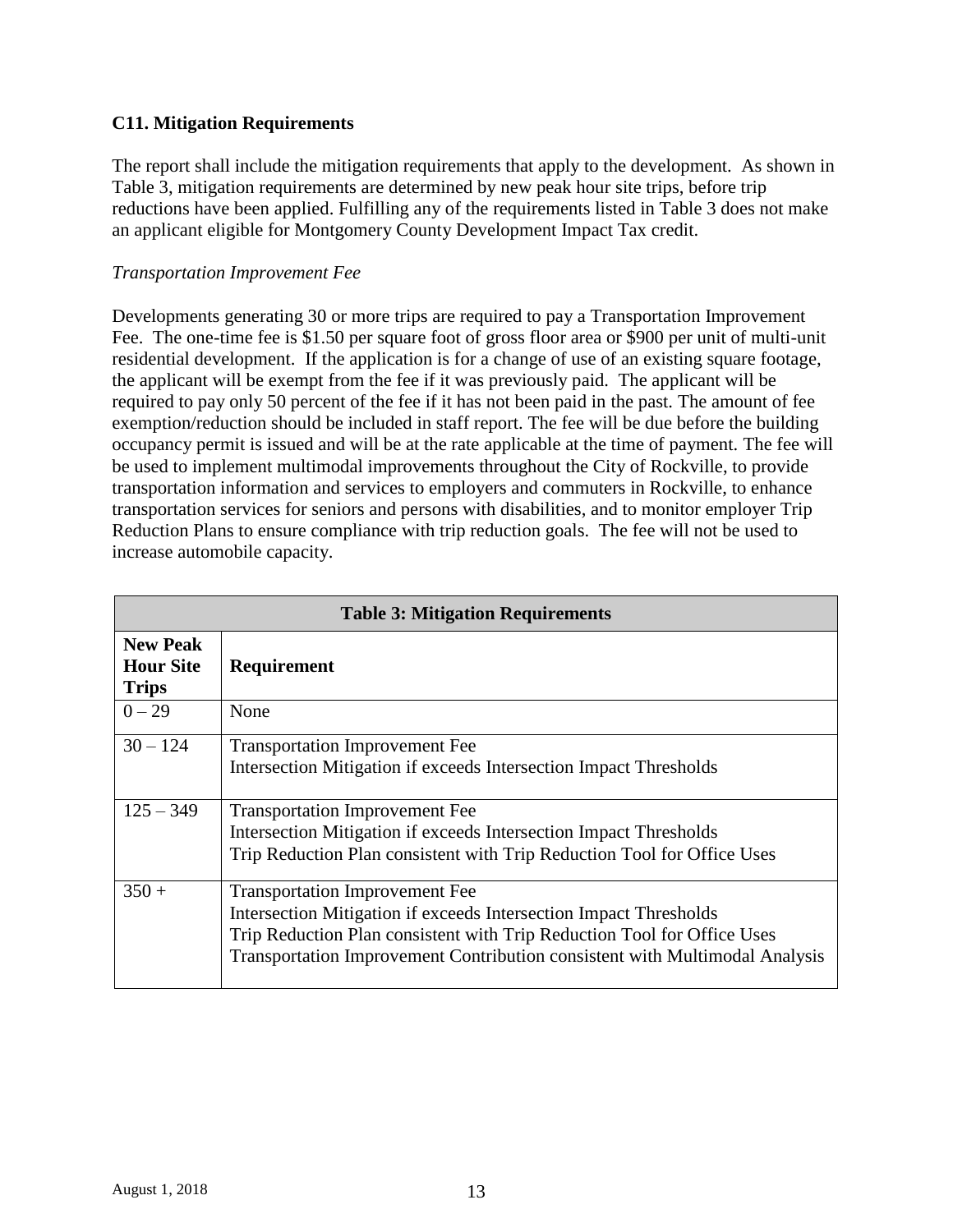#### *Intersection Mitigation*

Auto capacity will be considered inadequate if a subject development application's forecasted traffic when added to background traffic exceeds any of the intersection v/c ratios outlined in Table 4 for development applications in non-TOAs and Table 5 for applications within TOAs. Any conditions exceeding the following LOS thresholds, as determined for all locations within the defined traffic study area, constitute significant and notable impacts:

| <b>Table 4: Intersection Impact Thresholds for Non-TOAs</b> |                 |               |  |  |  |
|-------------------------------------------------------------|-----------------|---------------|--|--|--|
| Road Classification*                                        | Threshold for   | Corresponding |  |  |  |
|                                                             | Volume/Capacity | LOS           |  |  |  |
| Primary Residential – Class II (Minor Collector),           | .79             | C             |  |  |  |
| <b>Secondary Residential</b>                                |                 |               |  |  |  |
|                                                             |                 |               |  |  |  |
| Major Arterials (Except where two Major Arterials           | .89             | D             |  |  |  |
| connect), Minor Arterials, Primary Residential -            |                 |               |  |  |  |
| Class I (Major Collector), Primary Industrial,              |                 |               |  |  |  |
| Secondary Industrial                                        |                 |               |  |  |  |
|                                                             |                 |               |  |  |  |
| Business District roads, freeway ramps, and for             | .99             | E             |  |  |  |
| locations where two Major Arterials intersect               |                 |               |  |  |  |
|                                                             |                 |               |  |  |  |

\**At intersections where two or more roads with different road classifications meet, the LOS threshold*

*will be established based on the higher roadway classification (the classification where more congestion is acceptable).*

| <b>Table 5: Intersection Impact Thresholds for TOAs</b>                                                                                                    |                 |               |  |  |
|------------------------------------------------------------------------------------------------------------------------------------------------------------|-----------------|---------------|--|--|
| Road Classification*                                                                                                                                       | Threshold for   | Corresponding |  |  |
|                                                                                                                                                            | Volume/Capacity | LOS           |  |  |
| Primary Residential – Class II (Minor Collector),<br><b>Secondary Residential</b>                                                                          | .89             | Ð             |  |  |
| Major Arterials, Minor Arterials, Primary<br>Residential – Class I (Major Collector), Primary<br>Industrial, Business District and Secondary<br>Industrial | .99             | Ε             |  |  |

\**At intersections where two or more roads with different road classifications meet, the LOS threshold will be established based on the higher roadway classification.*

Developments causing general traffic impact (Table 6) regardless of land use category, will be responsible for mitigating the intersection impact through intersection improvements. Mitigation will be the responsibility of the applicant. For any development activity, whose impact is a volume/capacity ratio increase of 0.01 (a full one percent) or more at intersections where the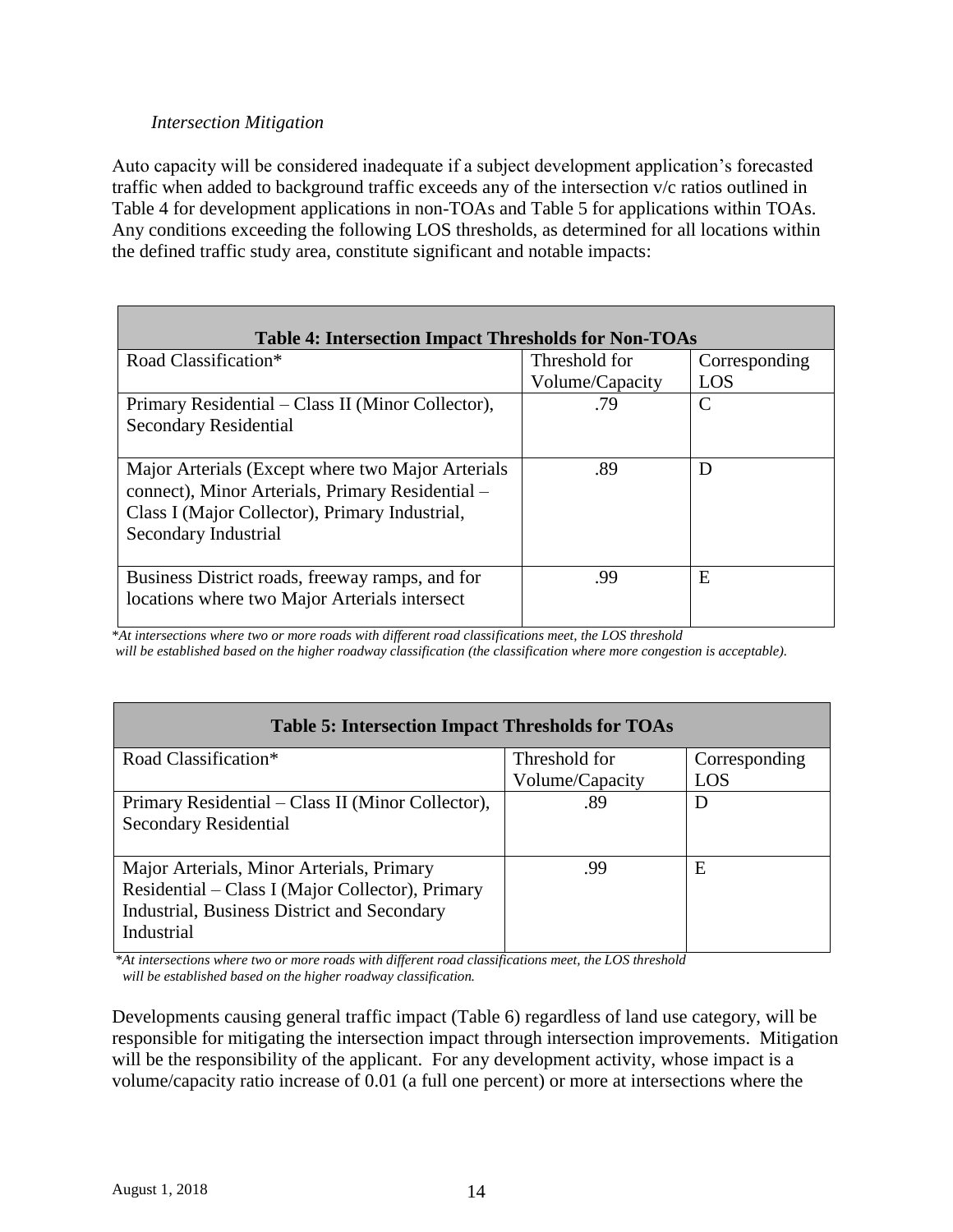LOS for "background" traffic conditions exceed acceptable congestion thresholds outlined in Tables 5 and 6, new development applications must:

- Mitigate at least half of the impact if their impact is 0.01-0.06.
- Mitigate their impact to 0.03 or less if the impact is greater than 0.06.

#### **Table 6: General Traffic Impact**

- 1. A deterioration in intersection LOS by one level (0.10 v/c, ten percent) or greater
- 2. Automobile trips that cause the City's criteria for acceptable traffic volumes on residential streets to be exceeded, as outlined in the Master Plan
- 3. Contributing significantly toward the need for, or modification of, a traffic signal or other traffic control devices as established in the Manual on Uniform Traffic Control Devices or determined by the Director of Public Works or designee
- 4. Exceeding the capacity of a turn lane as established in the Policy on Geometric Design of Highways and Streets (AASHTO) or determined by the Director of Public Works or designee
- 5. Contradicting principles of proper design and location for driveways, medians and median openings, service drives, and similar facilities
- 6. Any condition creating or aggravating a safety hazard for motorists, pedestrians, or bicyclists

#### *Trip Reduction Plan*

Office use developments generating 125 or more trips will be required to prepare a Trip Reduction Plan consistent with Rockville's trip reduction tool. The goal of the Trip Reduction Plan is to reduce single-occupancy vehicle usage and increase biking, walking, ridesharing, use of transit, and travel outside of the peak hours. The Trip Reduction Tool is a web-based application that takes applicants through a series of questions about the development site's availability of transit, land use mix, density, and pedestrian accessibility to determine a trip reduction range and a list of trip reduction strategies (Appendix D). Based on the answers to these questions, point values will be assigned to a list of trip reduction strategies. Applicants will select preferred strategies so that the total point value equals a minimum of 80 points. Applicants developing in transit-oriented areas will automatically receive ten points toward their total score. After the site is fully occupied, the applicant shall perform annual traffic counts for a ten-year period or until the site meets its trip reduction range for three consecutive years.

The applicant's Trip Reduction Plan shall include the following elements:

- Description of trip reduction strategies to be implemented
- Trip reduction goal
- Applicant commitment to do annual traffic counts until trip reduction goal is met for three consecutive years
- Applicant commitment to provide annual reports to the Traffic and Transportation Division summarizing how the applicant is implemented the strategies for ten years
- Budgetary minimum requirements for the strategies proportional to development's impact, if required
- Penalties associated with not reaching trip reduction goals
- "Summary of Results" page from trip reduction tool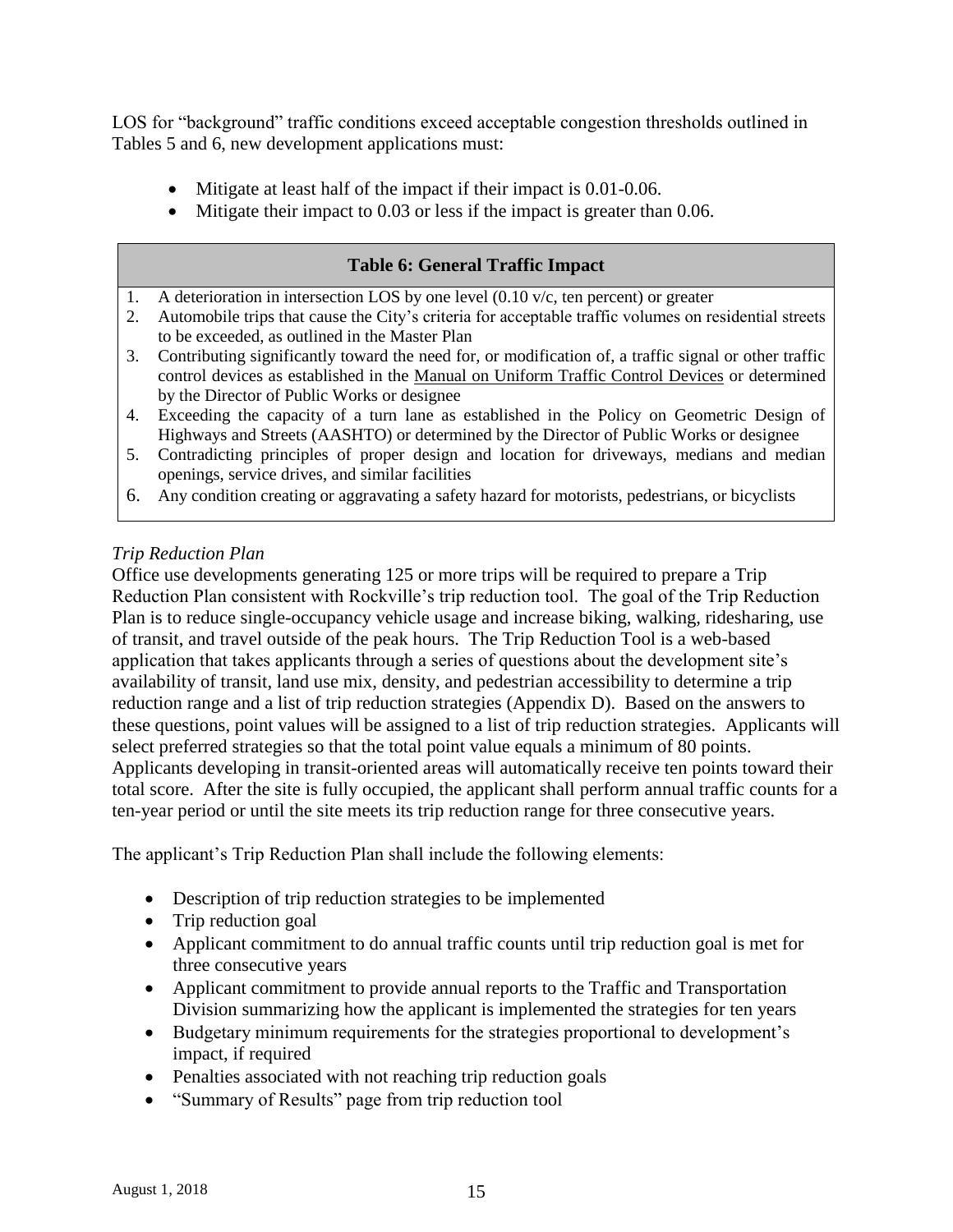#### *Transportation Improvement Contribution*

Developments generating 350 or more trips will be required to provide a Transportation Improvement Contribution. The goal of the Transportation Improvement Contribution is to correct any multimodal connectivity and accessibility gaps within, through, and outside the development site. The multimodal analysis in the Transportation Report will help determine the accessibility and connectivity gaps. Typically, the contribution will consist of an improvement to be funded and constructed by the applicant, as listed in the development conditions of approval. In some circumstances, the applicant will provide a monetary contribution to the City to construct the improvement, as approved by the Director of Public Works. The contribution will be proportional to the development's impact. Transportation improvements or intersection mitigations outside the City of Rockville may require coordination with other jurisdictions. Approval is required from other jurisdictions six weeks prior to the scheduled meeting date of the Rockville approving body for the development application.

#### **C12. Attachments**

The following is a list of attachments to be included in the Transportation Report:

- Scoping Agreement
- Signal warrant analysis
- Crash data analysis
- Sight distance analysis
- Background traffic by project
- Critical lane volume worksheets by intersections
- Vehicle, pedestrian, and bicycle counts
- Yearly growth from existing traffic
- Electronic version of report including counts conducted for the study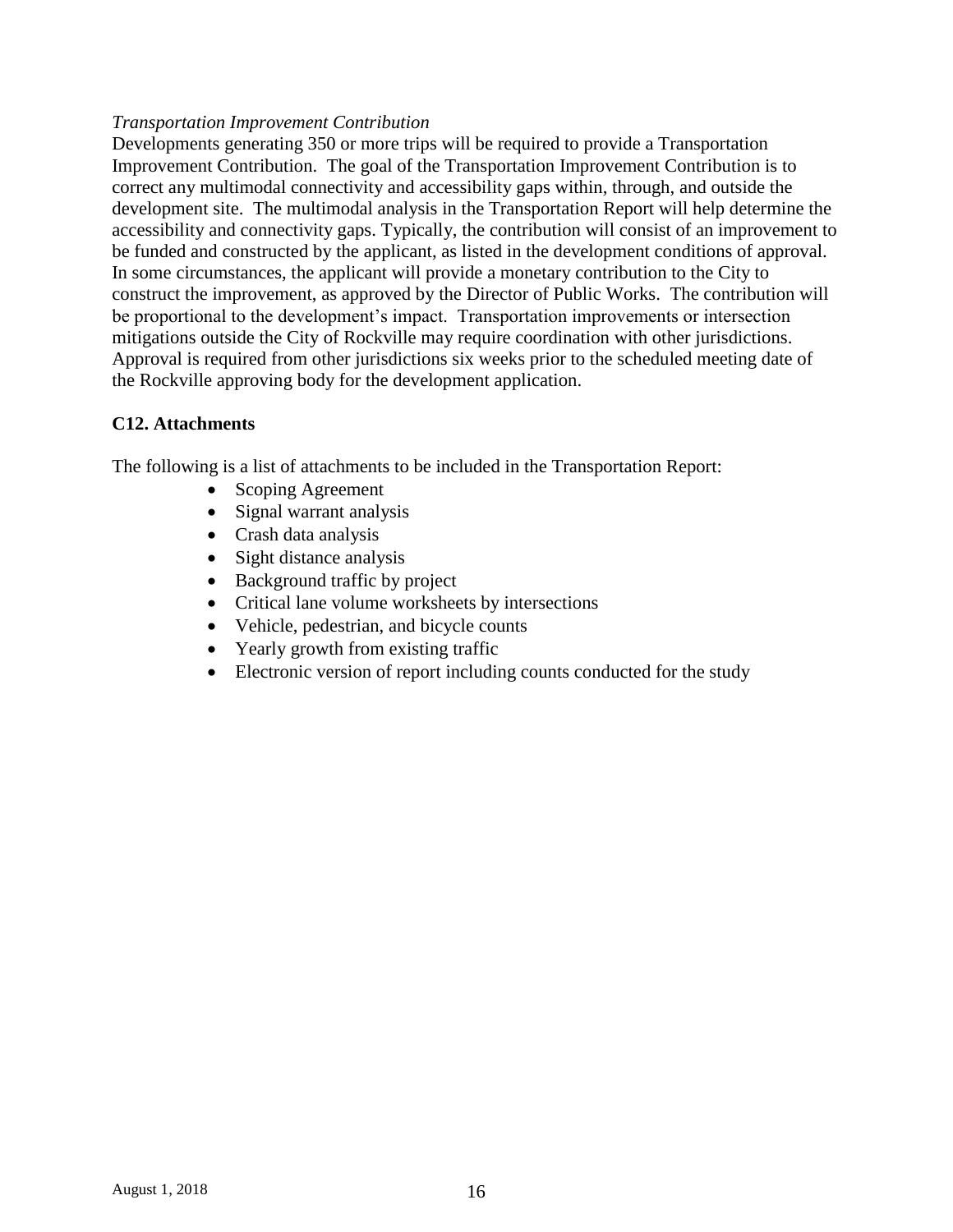| <b>Requirements</b>                                          |                       | <b>New Peak Hour Site Trips</b> |                           |                           |  |
|--------------------------------------------------------------|-----------------------|---------------------------------|---------------------------|---------------------------|--|
|                                                              | $0-29$                | $30 -$                          | $125 -$                   | $350 +$                   |  |
|                                                              |                       | 124                             | 349                       |                           |  |
|                                                              |                       |                                 |                           |                           |  |
| <b>Transportation Development Review Process - Key Steps</b> |                       |                                 |                           |                           |  |
| Scoping Intake Form                                          | X                     | X                               | X                         | X                         |  |
| <b>Future Applications Agreement</b>                         | $\overline{X}$        | $\overline{\text{X}}$           | $\overline{\text{X}}$     | $\overline{\text{X}}$     |  |
| Pre-application Meeting                                      | $\overline{\text{X}}$ | X                               | $\boldsymbol{X}$          | $\boldsymbol{\mathrm{X}}$ |  |
| Pre-application Area Meeting                                 | $\overline{\text{X}}$ | X                               | X                         | X                         |  |
| Scoping Agreement                                            | $\overline{\text{X}}$ | $\overline{\text{X}}$           | $\boldsymbol{\mathrm{X}}$ | $\overline{\text{X}}$     |  |
| <b>Traffic and Transportation Commission Meeting</b>         |                       |                                 | $\overline{\mathrm{X}}$   | $\overline{\text{X}}$     |  |
|                                                              |                       |                                 |                           |                           |  |
| <b>Transportation Report</b>                                 |                       |                                 |                           |                           |  |
| Introduction                                                 | X                     | X                               | X                         | X                         |  |
| Multimodal Analysis                                          |                       | $\overline{\text{X}}$           | X                         | X                         |  |
| <b>Existing Conditions</b>                                   |                       | $\overline{\text{X}}$           | $\boldsymbol{X}$          | X                         |  |
| <b>Background Conditions</b>                                 |                       | X                               | X                         | $\overline{\text{X}}$     |  |
| <b>Trip Generation</b>                                       |                       | $\overline{\text{X}}$           | $\overline{\text{X}}$     | $\overline{X}$            |  |
| <b>Intersection Capacity Analysis</b>                        |                       | X                               | X                         | $\boldsymbol{\mathrm{X}}$ |  |
| <b>Other Studies</b>                                         |                       | X                               | X                         | X                         |  |
| Proposed On-Site Transportation                              | X                     | $\bf X$                         | $\boldsymbol{\mathrm{X}}$ | X                         |  |
| <b>Mitigation Requirements</b>                               |                       | $\overline{X}$                  | $\overline{\text{X}}$     | $\overline{\mathbf{X}}$   |  |
| <b>Attachments</b>                                           | X                     | X                               | X                         | $\overline{X}$            |  |
|                                                              |                       |                                 |                           |                           |  |
| <b>Fees</b>                                                  |                       |                                 |                           |                           |  |
| <b>CTR Review Fee</b>                                        | X                     | X                               | X                         | X                         |  |
| <b>Transportation Improvement Fee</b>                        |                       | X                               | X                         | X                         |  |
| Intersection Mitigation if exceeds Intersection Impact       |                       | X                               | X                         | X                         |  |
| Thresholds                                                   |                       |                                 |                           |                           |  |
| Trip Reduction Plan consistent with Trip Reduction Tool for  |                       |                                 | X                         | X                         |  |
| Office Use                                                   |                       |                                 |                           |                           |  |
| Transportation Improvement Contribution consistent with      |                       |                                 |                           | X                         |  |
| Multimodal Analysis                                          |                       |                                 |                           |                           |  |

### **Appendix A: Summary of Comprehensive Transportation Review**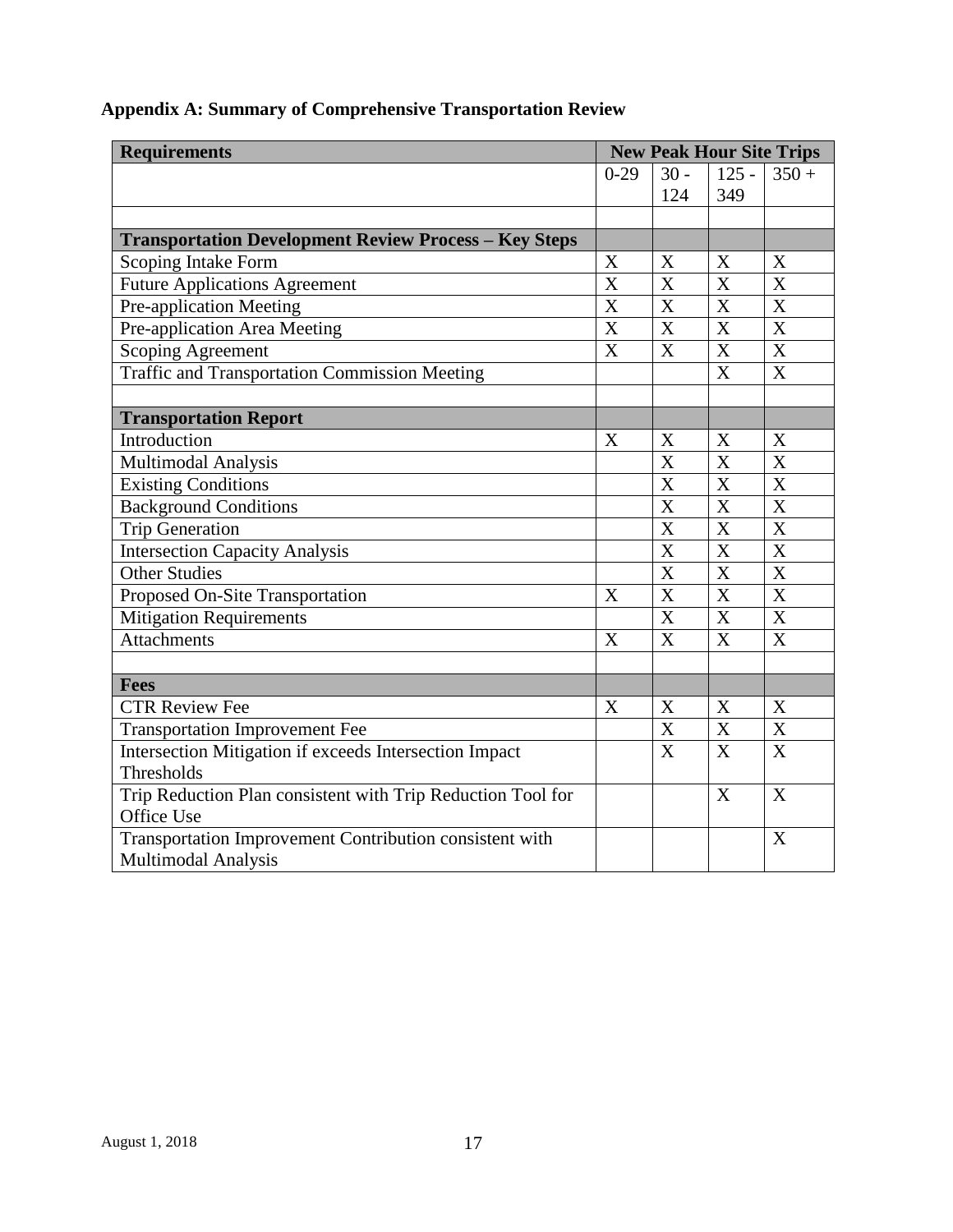#### **Appendix B: Scoping Intake Form**



#### **Comprehensive Transportation Review Scoping Intake Form**

| Project name:                                                         |                               |    |     |                      |                                 |
|-----------------------------------------------------------------------|-------------------------------|----|-----|----------------------|---------------------------------|
| Permit number, if<br>available:                                       |                               |    |     |                      |                                 |
| Property address:                                                     |                               |    |     |                      |                                 |
| Contact person:                                                       |                               |    |     |                      |                                 |
| Contact phone<br>number:                                              |                               |    |     |                      |                                 |
| Contact e-mail<br>address:                                            |                               |    |     |                      |                                 |
| Existing and<br>proposed land use<br>density:                         | Use                           |    |     |                      | Square Footage / Dwelling Units |
|                                                                       |                               |    |     |                      |                                 |
|                                                                       |                               |    |     |                      |                                 |
|                                                                       |                               |    |     |                      |                                 |
| Trip generation:<br>Land use code:                                    | Peak<br>Period                | In | Out | Peak Hour Site Trips | Total                           |
| ITE or LATR:                                                          | AM<br><b>PM</b><br><b>SAT</b> |    |     |                      |                                 |
| Proposed study<br>area, including<br>boundaries and<br>intersections: |                               |    |     |                      |                                 |
| Proposed access<br>points:                                            |                               |    |     |                      |                                 |
| Projected build<br>out date:                                          |                               |    |     |                      |                                 |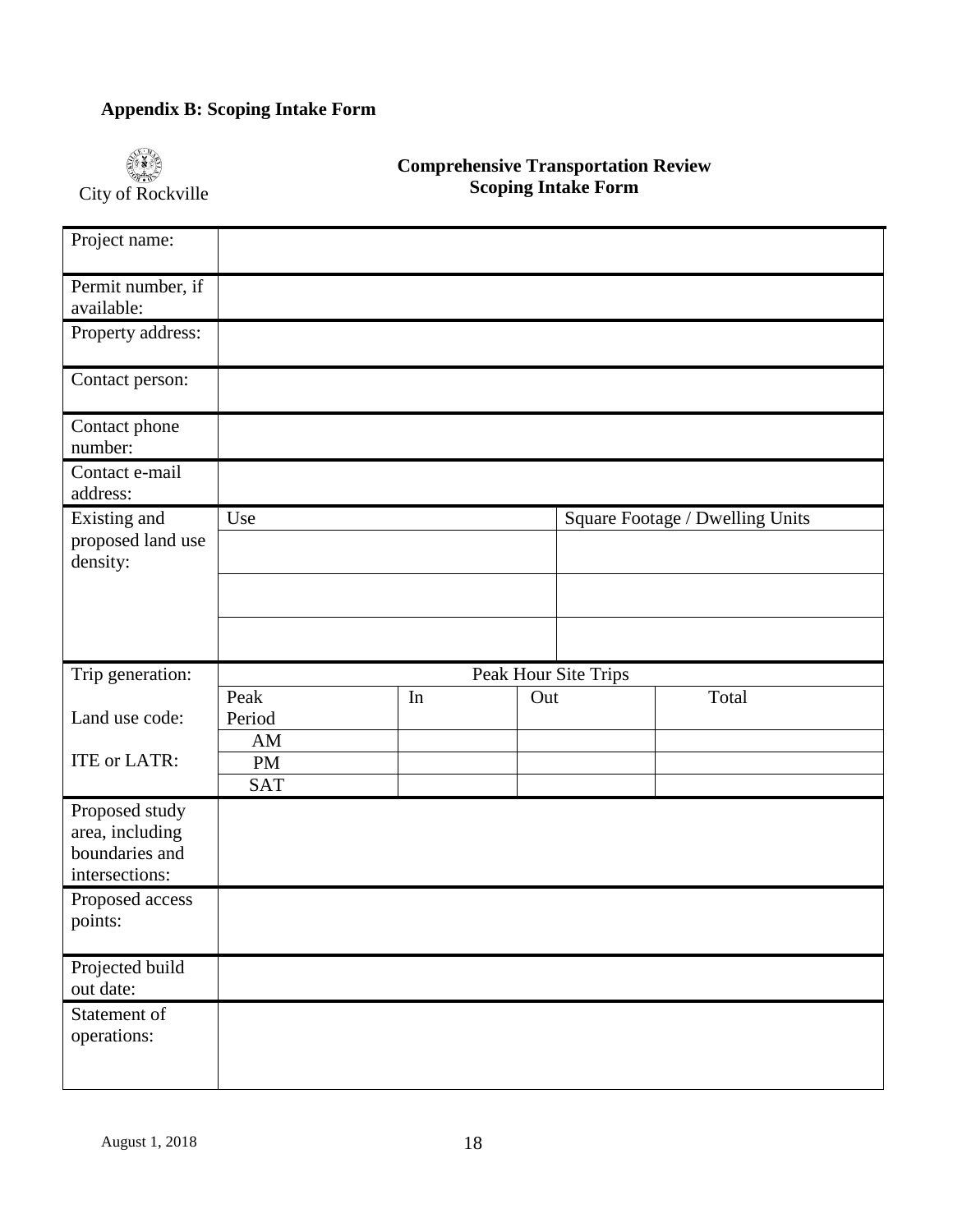

#### **Appendix C: Map of Transit Oriented Areas**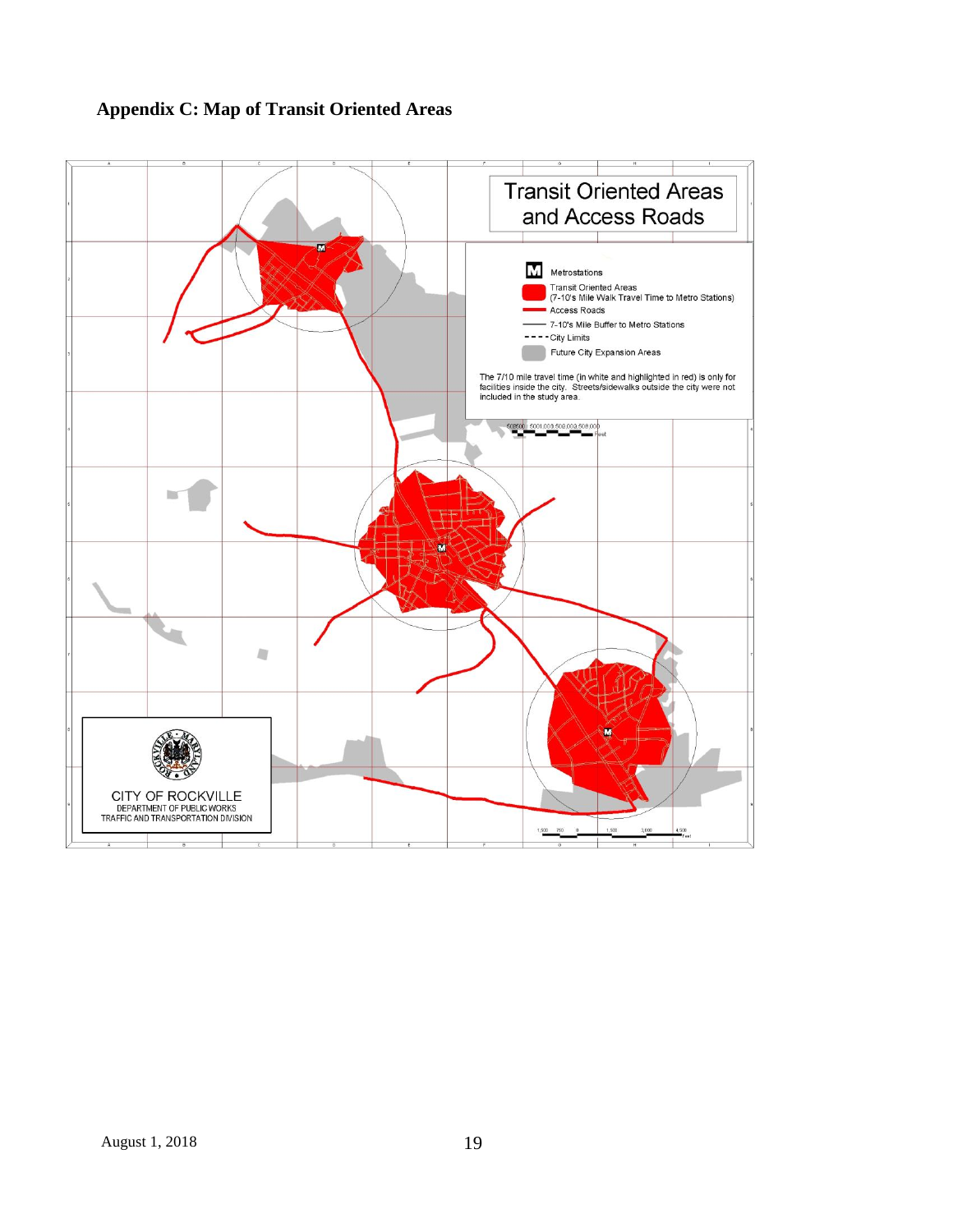#### **Appendix D: Trip Reduction Program Strategies**

- **1. Commute Rewards Program -** Program where commuters are given cash rewards or prizes for commuting via a transportation alternative. Prizes can be awarded monthly based on a random drawing of individuals that reported using transportation alternatives during the month. Cash rewards could be accrued on an ongoing basis based on the amount that an individual uses transportation alternatives.
- **2. Employer Training -** Trainings led by the city, transit partners, and local transportation groups to educate employers and their employees on how to use transportation alternatives and the TDM strategies available to them at their location. Training subjects could include how to effectively distribute marketing materials and communicate the program, how to help employees and others with trip planning, and how to implement marketing campaigns and programs.
- **3. Information Kiosks -** Provide information on bus routes and schedules. Kiosks are generally placed at bus stops and provide riders with information on all routes serving the stop. Kiosks should provide fare information, basic details on how to use transit, and a phone number for additional information. Kiosks can range from simple posters to touchscreen computer displays.
- **4. Vanpool, Bicycle, and Transit Subsidies -** Provide an individual with a minimum payment per month to pay for vanpool, bicycle, and transit commuting. If applicable, this subsidy should be integrated with pre-tax benefit programs that are available for employees using alternative modes of transportation.
- **5. Charge for Parking -** Requires drivers to pay for parking. Effective programs require people to pay for parking on a regular basis. Programs should not allow people to pay for parking in blocks of more than three months at a time.
- **6. Compressed Work Weeks -** Allow employees to work 40 hours in 4 days or 80 hours in 9 days. These programs allow employees to avoid work commutes once a week or once every two weeks.
- **7. Flextime -** Allow employees to "flex" their shift start and end times. The amount of time by which employees may adjust their shift start and end times generally varies from 15 minutes to 2 hours. Flexible work schedules allow employees to adjust their work schedules to better match transit schedules and the schedules of other alternative transportation modes.
- **8. Guaranteed Ride Home -** Provides commuters who use alternative transportation modes to get to work with a taxi or rental car ride home in the case of an emergency, illness, or need to work late. The number of rides available to an individual commuter may be limited to a certain number per calendar year. The Metropolitan Council of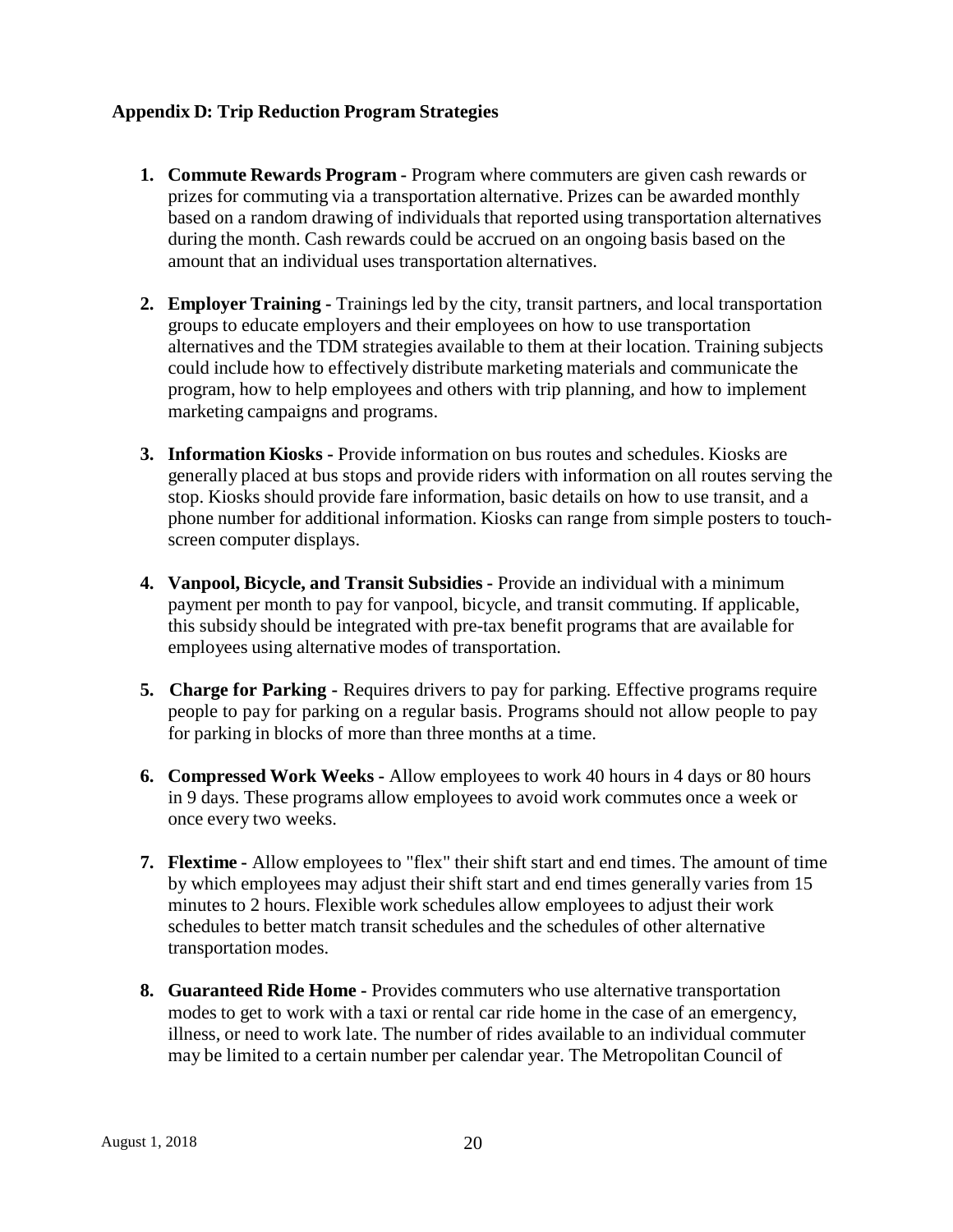Governments' Commuter Connections program offers a Guaranteed Ride Home program.

- **9. Live Near Your Work Marketing -** Applicable at residential locations that are within walking distance of major employment sites, this marketing encourages nearby employees to purchase or lease housing that is close to their work places.
- **10. Minimum Financial Incentive 20% of Parking Rate -** Setting a financial incentive to use a transportation alternative such as transit or ridesharing at a dollar equivalent to 20% of the normal parking rate. This is a commitment to continuously spend a minimum level of parking revenue on incentives to use transportation alternatives such as a transit pass or a ridesharing gas card.
- **11. Occasional Parking Permit Program -** Enable travelers to park on a pay as you go basis instead of paying lump sum payments for parking, like monthly parking passes. This facilitates a financial incentive to use a transportation alternative on a day when the parking cost has not been paid in advance. In addition, occasional parking also provides a way for individuals who normally use a transportation alternative daily a way to pay for the occasional day when they must drive. Variable pricing could be compounded with an occasional parking program. Variable pricing helps manage demand for parking spaces by charging more during peak periods and less during off-peak periods to spread demand.
- **12. Parking Not Exceeding Minimum Required by Land Use Code** Reducing parking at a development so that it does not exceed the minimum requirements listed in the Zoning Ordinance for the applicable land use.
- **13. Shop Near Your Work Marketing -** Utilizes marketing, coupons, and other special offers to encourage employees to shop at, eat at, and visit businesses that are within walking distance of their place of employment.
- **14. On-site Transportation Fairs -** Conducted by program managers and other TDM representatives, transportation fairs are held in central locations and provide residents and workers with information about their transportation options. Information is provided via marketing materials, direct conversations, and other media. In many situations representatives from transportation providers throughout the region will attend the fairs.
- **15. Real-time Transit Displays -** Provides Metrorail and other transit arrival information real-time through closed circuit TV or other methods for bus routes and trains at bus stops and rail stations.
- **16. Ride-matching -** Utilizes database programs to automatically match participants with carpool and vanpool partners based on their commute start and end locations and work hours. The Washington Metropolitan Council of Governments currently maintains a ride-matching tool that can be used by commuters throughout the region and at no cost.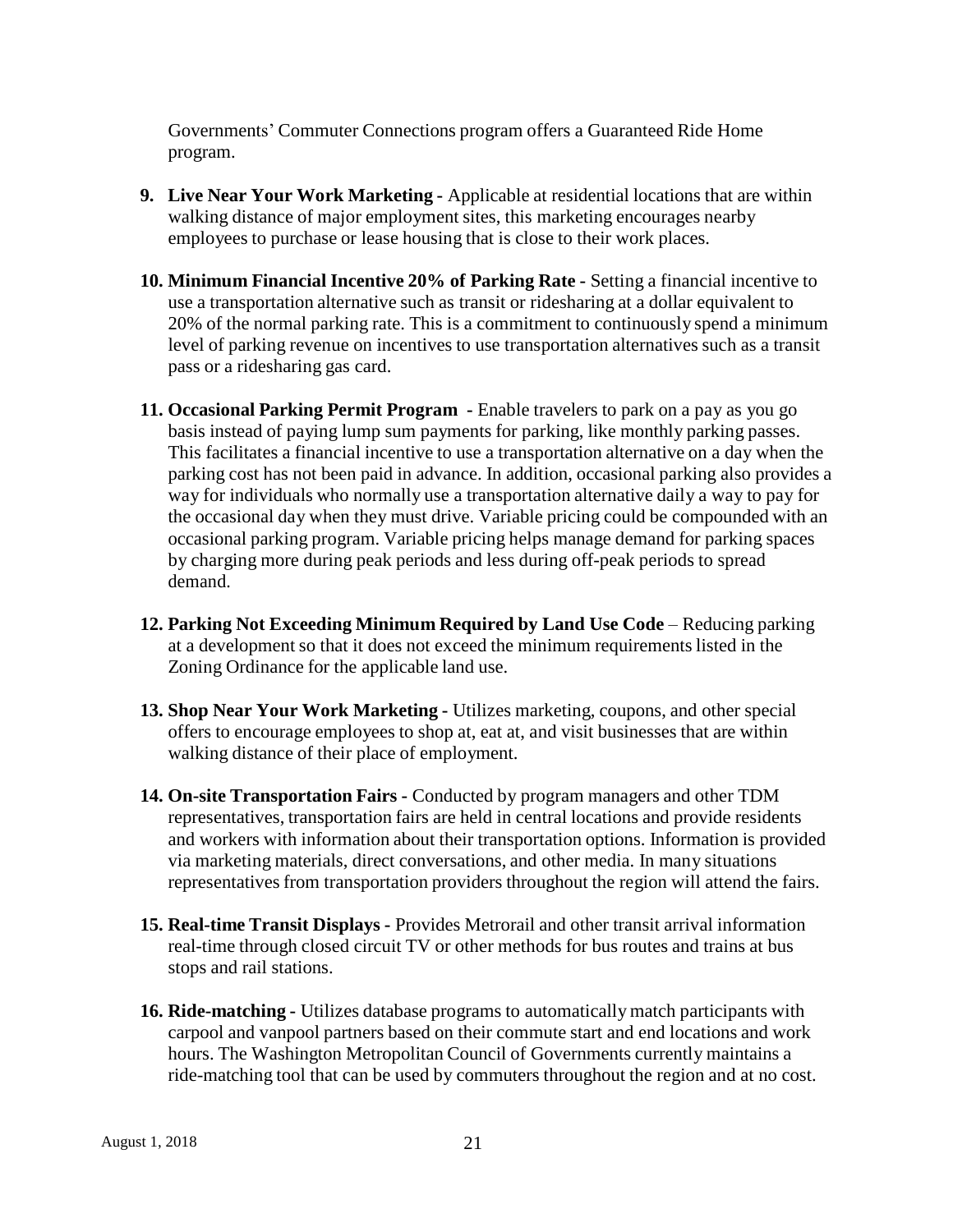- **17. Telework -** Allow employees to work from home. Successful programs assist workplaces with the design of telework programs, answering management's question regarding liability, rules of participation, and technology issues.
- **18. Unbundled Parking -** Separates lease and purchase costs from parking costs. Individuals and companies are allowed to lease or purchase office space and residential units without also leasing or purchasing parking spaces. This allows individuals and companies to purchase only the parking spaces they need and want. Drivers can then be charged for parking on a daily or monthly basis.
- **19. Websites Providing Transportation Information -** Provides online transportation information tailored to residents and workers. Should serve as a portal to regional transportation providers and have a look and feel that is specific to area being served. Web sites can be integrated with any online commuter stores and provide information on transportation programs and incentives such as pay-for-performance programs, guaranteed ride home programs, real-time transit status, and ride-matching services
- **20. Senior Transportation Program –** Provide a transportation program for seniors and persons with disabilities.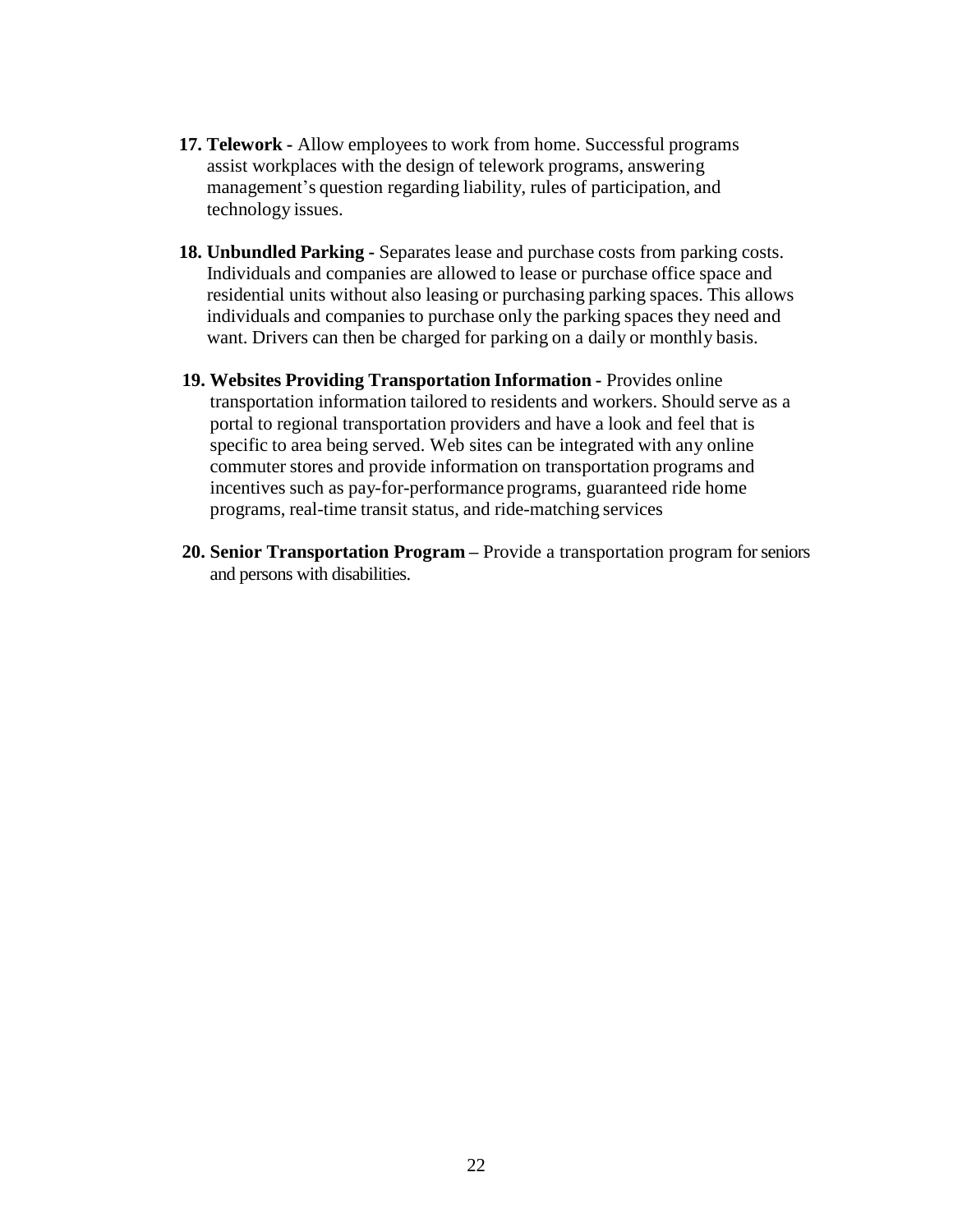#### **Appendix E: Intersection Capacity Analysis—Critical Lane Volume (CLV) Method**

This Appendix describes the methodology used by the City of Rockville to analyze the capacity of intersections.<sup>1</sup> This Appendix should be sufficiently descriptive to enable the applicant to utilize the CLV method at both signalized and unsignalized intersections within the study area, as per City standards. For the latter, a two-phase operation with a 90 second cycle should be assumed. The CLV method will be appropriate for most intersection configurations and can be easily varied for special situations or unusual conditions. This method applies to isolated intersections or any other location where the operation is not radically affected by adjacent traffic signals. Conversely, modification to this procedure or use of methodology specific to arterial streets is necessary if the intersection operation is affected by the development. Any variations from the procedures outlined below must be approved by the Chief of Traffic and Transportation Division and properly documented in the applicant's Transportation Report.

Step 1. Determine/Collect the following information

- a. Intersection Control Type
- b. Cycle Length (Assume 90 seconds for stop sign control)

c. Signal Phasing (Assume 2 phases for stop sign control), noting the following features: right turn on red, split phasing, exclusive movements, total number of phases

- d. Turning Movement Volumes
- e. Intersection Geometries

 $\overline{a}$ 

f. Note the following features: free-flow right lanes

|  |  | Step 2. Determine intersection capacity based on the following table: |
|--|--|-----------------------------------------------------------------------|
|  |  |                                                                       |

| Intersection Capacity (100% of capacity) |                         |      |           |  |
|------------------------------------------|-------------------------|------|-----------|--|
| Cycle                                    | <b>Number of Phases</b> |      |           |  |
| Length<br>(seconds)                      | $\mathbf{2}$            | 3    | 4 or more |  |
| 89 or less                               | 1500                    | 1400 | 1300      |  |
| $90 - 119$                               | 1600                    | 1500 | 1400      |  |
| $120 - 149$                              | 1650                    | 1600 | 1500      |  |
| 150 or more                              | 1700                    | 1650 | 1550      |  |

Step 3. Determine the left turn movement equivalent: This equivalent is use in conjunction with through movements for shared lanes or in comparison to through movements for split phasing. Left turns as opposing movements are calculated in Step 6.

<sup>&</sup>lt;sup>1</sup> A technical description of the critical lane volume (CLV) method was introduced in the January 1971 issue of *Traffic Engineering*. Since its introduction, the CLV method has evolved into a more sophisticated intersection capacity analysis. Different jurisdictions have adopted the CLV method with minor modifications. Although different versions of the CLV method have been developed, the same basic concepts have been embraced.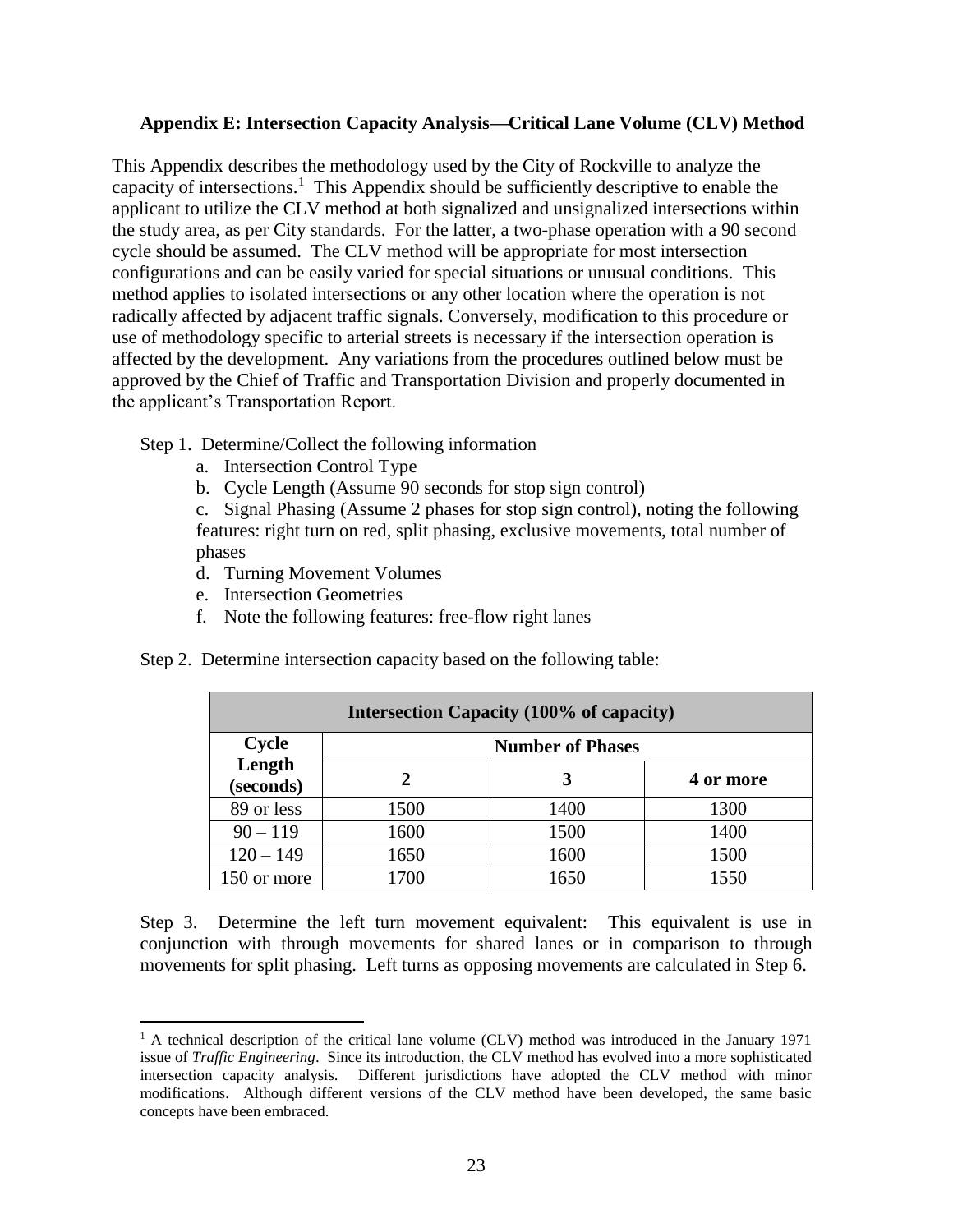| <b>Shared Left Turn Lane</b>              |                        |  |
|-------------------------------------------|------------------------|--|
| <b>Opposing Volume</b><br>(Through+Right) | <b>Lane Use Factor</b> |  |
| < 199                                     | 1.10                   |  |
| $200 - 599$                               | 2.00                   |  |
| $600 - 799$                               | 3.00                   |  |
| $800 - 999$                               | 4.00                   |  |
| >999                                      | 5.00                   |  |

| <b>Exclusive Left Turn Lane</b> |                        |  |
|---------------------------------|------------------------|--|
| <b>Number of Lanes</b>          | <b>Lane Use Factor</b> |  |
|                                 | 1.10                   |  |
|                                 | 0.60                   |  |
|                                 | በ 40                   |  |

- Step 4. Determine the right turn movement equivalent
	- a. Free-Flow Right Turns

A free-flow right turn is one that is not controlled by the traffic signal or stop sign. Normally the movement is isolated by a channelizing island and controlled by a yield sign. If the right turn movement is serviced by an exclusive right turn lane of sufficient length that right turning vehicles are not part of the queue of through vehicles, the right turning volumes can be excluded from the critical lane analysis. Documented data or evaluation of the intersection can be used to combine a sufficient number (percent) of the right turns with the through traffic to reflect actual peak hour operations. In the absence of such knowledge a queuing analysis could be done. As a rule-ofthumb 150 feet of exclusive right turn lane will permit excluding all right turns; less than 50 feet will require that all rights be included. Distances within that range suggest that a portion of the right turn volume be included.

b. Exclusive Right Turn Lanes

Where the right lane is devoted to the exclusive use of right turn vehicles, a maximum lane volume should be computed separately for through movements and right turn movements. If a right turn phase overlap is provided with a left turn phase on the cross street, subtract the overlapping left turn volume from the right turn volume. The highest of the through or right turn lane volumes should be added to the opposing left turn volume, except where significant right turns on red occur.

c. Right Turn on Red (RTOR)

The number of vehicles that can take advantage of the RTOR feature vary greatly based on site and traffic characteristics. At higher volume intersections, as the level of service (LOS) diminishes, few gaps are generally available for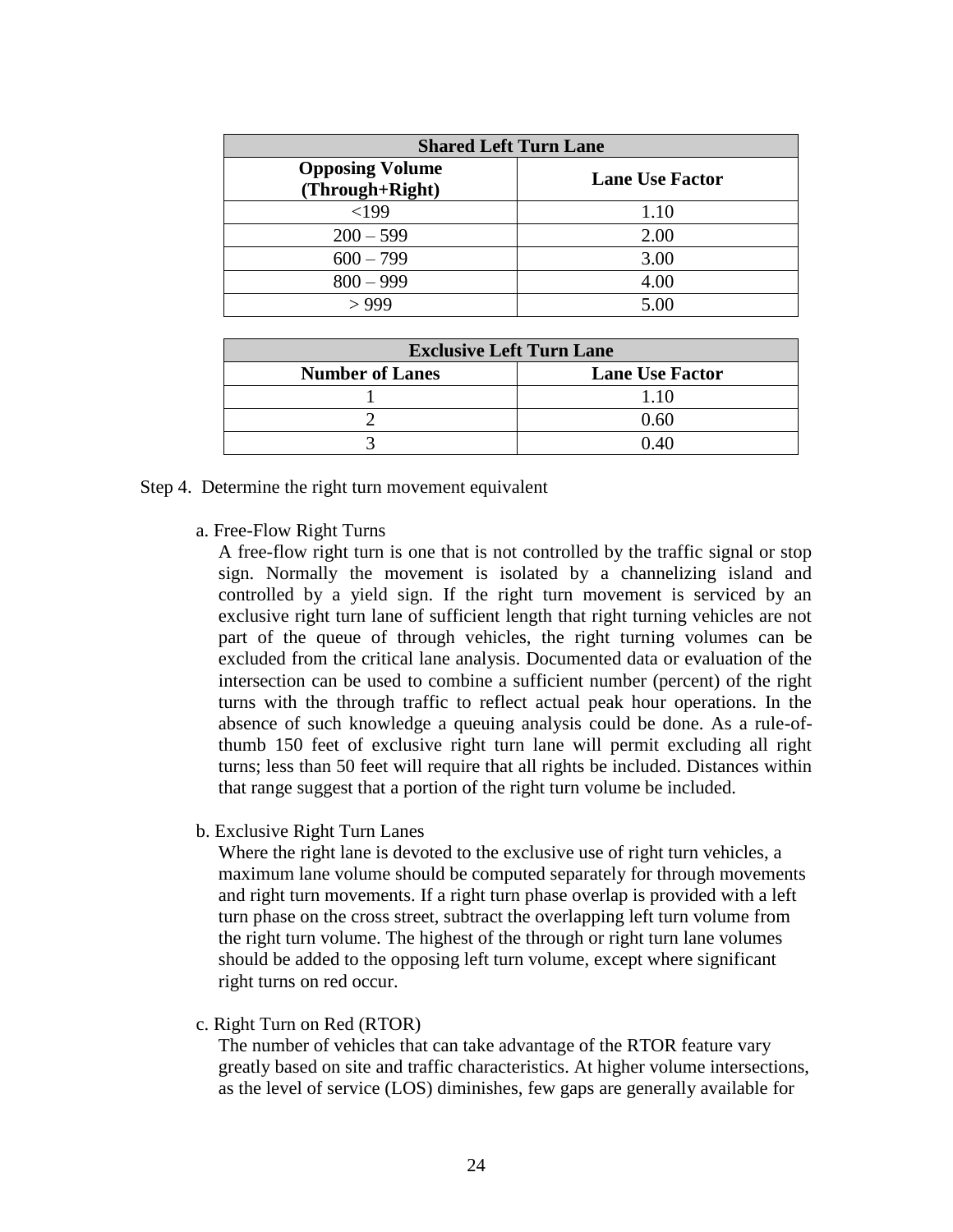| <b>Right Turn Lane Use Factor</b> |                                             |  |
|-----------------------------------|---------------------------------------------|--|
| <b>Right Turn</b>                 | <b>Lane Use Factor</b>                      |  |
| <b>Shared Lane</b>                | 1.00                                        |  |
| Free-Flow                         | Zero                                        |  |
| Exclusive                         | <b>Right Turns - Overlapping Left Turns</b> |  |
| Right Turn on Red                 | Case-by-case determination                  |  |

RTOR. Unless observations of the RTOR operations support excluding some right turns from the critical lane analysis, this feature will normally not be considered.

Step 5. Determine the through movement equivalent: On multi-lane approaches with no separate left turn lane, the left turn volume will be adjusted using the lane factor (shared lane) of step 3. When the adjusted left turn volume is greater than the remaining volume being included in the analysis, the left most lane will be considered an exclusive left turn lane. The analysis will proceed with that assumption. For other cases, the resulting left turn volume will be added to the rest of the approach volume and the appropriate through lane use factor applied to the total. Similar consideration should be given to approaches with no separate right turn lane.

| <b>Through Lane Use Factor</b> |                        |
|--------------------------------|------------------------|
| <b>Number of Lanes</b>         | <b>Lane Use Factor</b> |
|                                | 1.00                   |
|                                | 0.53                   |
|                                | 0.37                   |
|                                | 0.30                   |
|                                | $\Delta$ 25            |

Step 6. Determine the opposing movement equivalent: This step is not necessary for intersection approaches operating under split phasing. A shared left turn lane should be counted as one lane in addition to any other exclusive left turn lane(s).

| <b>Opposing Left Turn Lane Use Factor</b> |                        |  |
|-------------------------------------------|------------------------|--|
| <b>Number of Left Turn Lanes</b>          | <b>Lane Use Factor</b> |  |
| <b>Split Phase Operation</b>              | Zero                   |  |
|                                           | 1.10                   |  |
|                                           | 0.60                   |  |
|                                           |                        |  |

Step 7. Determine the approach CLV by adding the highest of the through movement equivalent (Step 5) or the right turns minus overlapping left turns (Step 4) plus opposing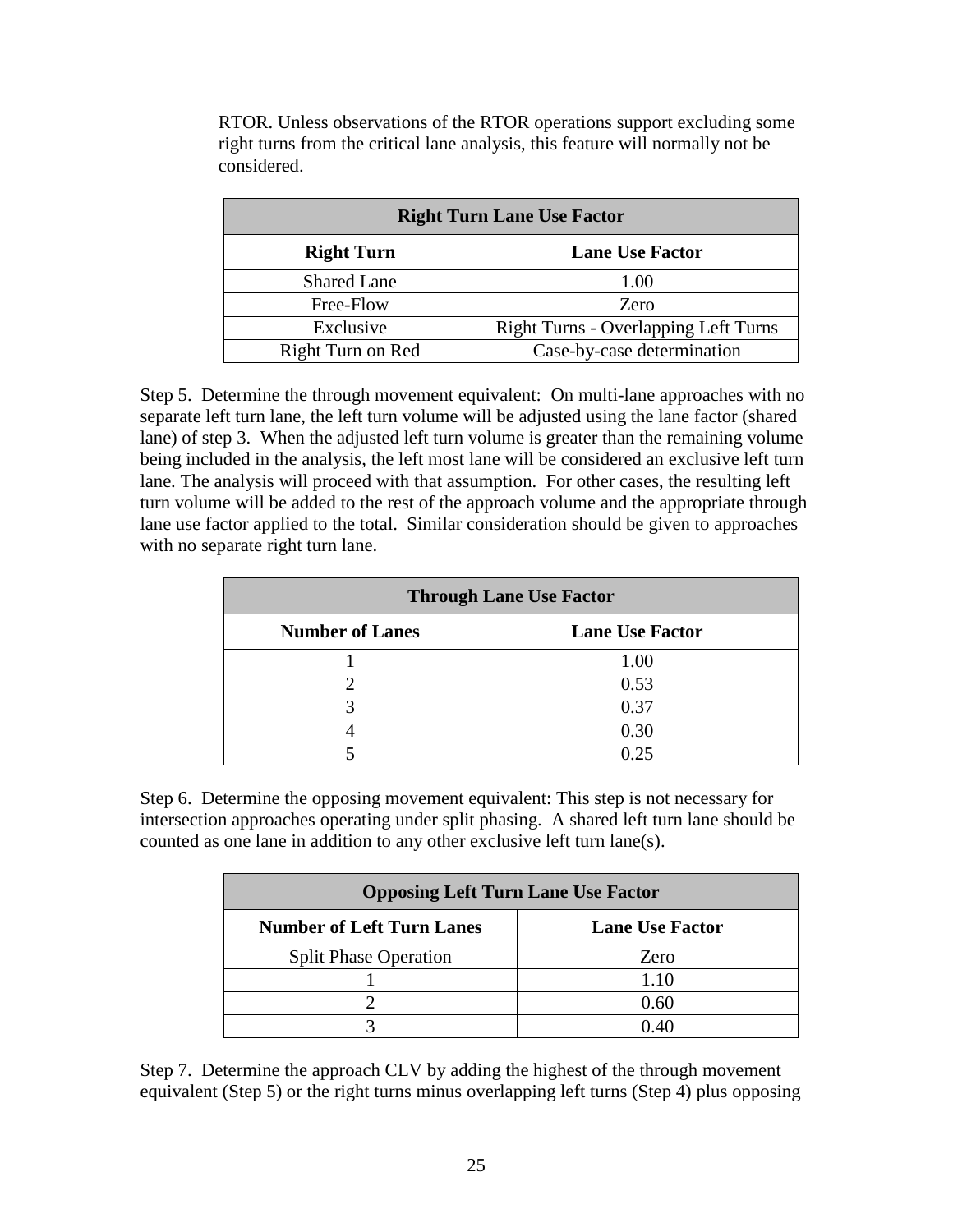movement equivalent (Step 6) unless the approach operates under a split phase. If the approach operates under split phase, select the highest left, right or movement equivalent (Steps 3, 4, and 5, respectively).

Step 8. Determine the East-West CLV by selecting the highest approach CLV (Step 7) of the two approaches unless they operate under a split phase. If the East and West approaches operated under split phase, add the two approach CLVs.

Step 9. Determine the North-South CLV by selecting the highest approach CLV of the two approaches unless they operate under a split phase. If the North and South approaches operated under split phase, add the two approach CLVs

Step 10. Determine the intersection CLV by adding the East-West CLV (Step 8) and North-South CLV (Step 9).

Step 11. Determine the intersection volume/capacity (V/C) by dividing the intersection CLV (step 10) by the intersection capacity (step 2).

Step 12. Determine the intersection level of service (LOS) by comparing the intersection V/C obtained in Step 11 to the following table:

| <b>Level of Service (LOS)</b> |                       |  |
|-------------------------------|-----------------------|--|
| <b>LOS</b>                    | Range (% of capacity) |  |
| А                             | Less than 59%         |  |
| В                             | 60% to 69%            |  |
| $\subset$                     | 70% to 79%            |  |
|                               | 80% to 89%            |  |
| E                             | 90% to 99%            |  |
| F                             | Greater than 100%     |  |